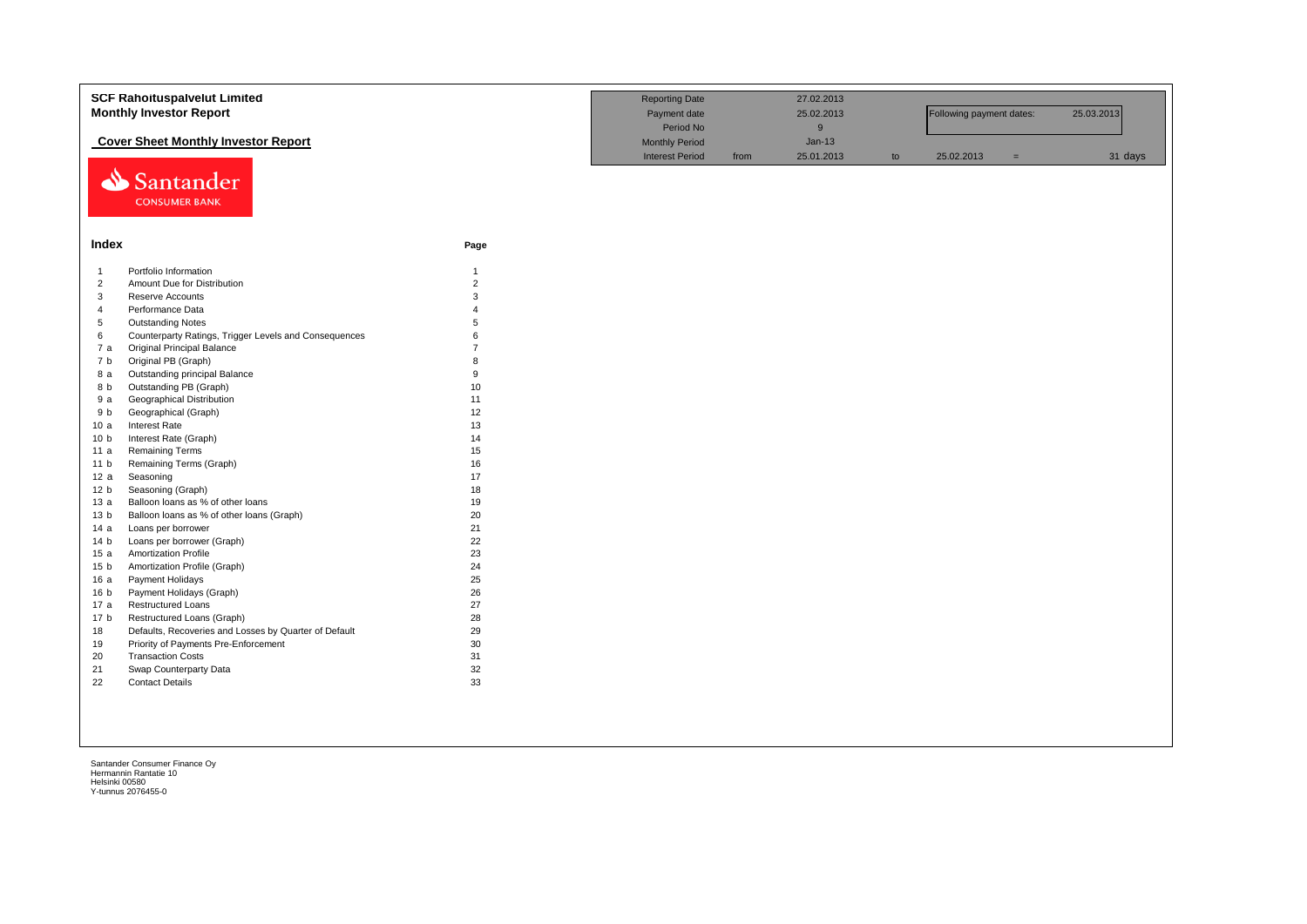| <b>SCF Rahoituspalvelut Limited</b><br><b>Monthly Investor Report</b> |                               | <b>Reporting Date</b><br>Payment date |            | 27.02.2013<br>25.02.2013 |                   |         |
|-----------------------------------------------------------------------|-------------------------------|---------------------------------------|------------|--------------------------|-------------------|---------|
|                                                                       |                               | Period No                             |            | 9                        |                   |         |
| 1. Portfolio Information                                              |                               | <b>Monthly Period</b>                 |            | $Jan-13$                 |                   |         |
|                                                                       |                               | <b>Interest Period</b>                | from       | 25.01.2013               | to $25.02.2013 =$ | 31 days |
| Santander<br>⇘<br><b>CONSUMER BANK</b>                                |                               |                                       |            |                          |                   |         |
|                                                                       | <b>Current Period</b>         | <b>Previous Period</b>                |            |                          |                   |         |
|                                                                       | <b>Aggregated Outstanding</b> | <b>Aggregated Outstanding</b>         |            |                          |                   |         |
| <b>Outstanding receivables</b>                                        | <b>Principal Amount</b>       | <b>Principal Amount</b>               |            |                          |                   |         |
|                                                                       |                               |                                       |            |                          |                   |         |
| <b>Opening balance</b>                                                | 300 692 820,05 EUR            | 316 574 044,29 EUR                    |            |                          |                   |         |
| Scheduled Loan Principal Repayments                                   | 8 955 664,07 EUR              | 8 558 774,25 EUR                      |            |                          |                   |         |
| Prepayments                                                           | 10 087 705,33 EUR             | 7 010 375,22 EUR                      |            |                          |                   |         |
| <b>Deemed Collections</b>                                             | <b>EUR</b><br>$\sim$          | - EUR                                 |            |                          |                   |         |
| <b>Total Principal Payments Received</b>                              | 19 043 369,40 EUR             | 15 569 149,47 EUR                     |            |                          |                   |         |
|                                                                       |                               |                                       | <b>EUR</b> |                          |                   |         |
| New Defaulted Auto Loans in Period                                    | 173 667,80<br><b>EUR</b>      | 312 074,77 EUR                        |            |                          |                   |         |
| <b>Closing Balance</b>                                                | 281 475 782,85 EUR            | 300 692 820,05 EUR                    |            |                          |                   |         |
|                                                                       |                               |                                       |            |                          |                   |         |
| <b>Total revenue collections</b>                                      |                               |                                       |            |                          |                   |         |
| Revenue and fees received on loan balances                            | 1 677 756,09 EUR              | 1 533 142,47 EUR                      |            |                          |                   |         |
| recoveries on loans in default                                        | 145 824,75 EUR                | 168 633,00 EUR                        |            |                          |                   |         |
| of which proceeds from bad debt sales                                 | <b>EUR</b><br>$\sim$          | - EUR                                 |            |                          |                   |         |
| of which due to proceeds exceeding valuation                          | <b>EUR</b><br>$\sim$          | $\sim$                                | <b>EUR</b> |                          |                   |         |
| Total revenue received in period                                      | 1823 580,84 EUR               | 1701775,47 EUR                        |            |                          |                   |         |
| # Loans                                                               |                               |                                       |            |                          |                   |         |
| At beginning of period                                                | 34 232 Loans                  | 35 261 Loans                          |            |                          |                   |         |
| Paid in full                                                          | 1 399 Loans                   | 1 007 Loans                           |            |                          |                   |         |
| Repurchased (Deemed Collections)                                      | - Loans                       |                                       | - Loans    |                          |                   |         |
| New loans into Default                                                | 23 Loans                      |                                       | 22 Loans   |                          |                   |         |
| of which required payment to customer upon valuation                  | 1 Loans                       |                                       | 1 Loans    |                          |                   |         |
| At end of period                                                      | 32 810 Loans                  | 34 232 Loans                          |            |                          |                   |         |
|                                                                       |                               |                                       |            |                          |                   |         |
| Weighted Average Loan Return                                          | 6,69%                         |                                       |            |                          |                   |         |
|                                                                       |                               |                                       |            |                          |                   |         |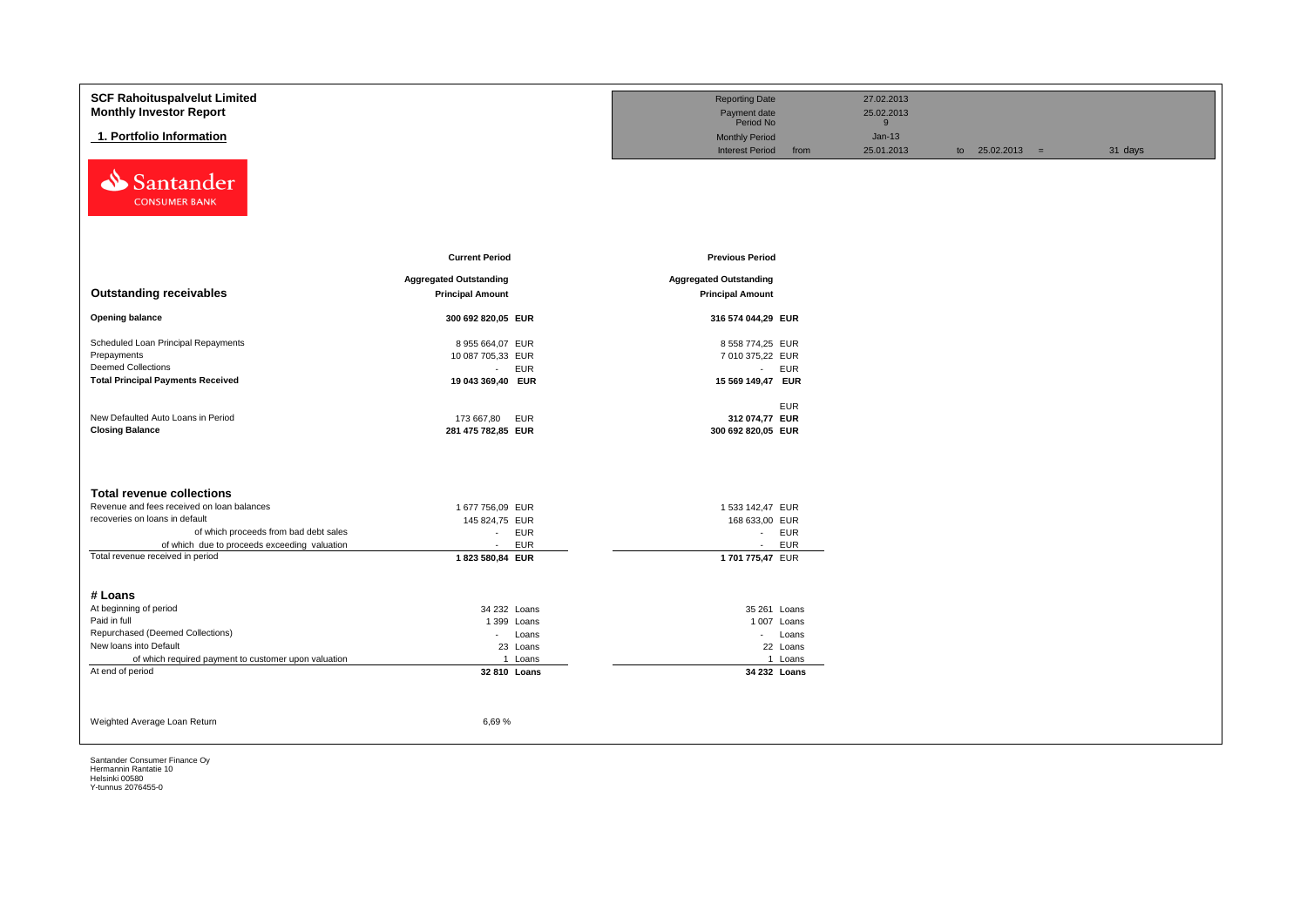| <b>SCF Rahoituspalvelut Limited</b><br><b>Monthly Investor Report</b>                                                                                   |                                 | <b>Reporting Date</b><br>Payment date<br>Period No | 27.02.2013<br>25.02.2013            |    |            |                |
|---------------------------------------------------------------------------------------------------------------------------------------------------------|---------------------------------|----------------------------------------------------|-------------------------------------|----|------------|----------------|
| 2. Amount Due for Distribution                                                                                                                          |                                 | <b>Monthly Period</b><br><b>Interest Period</b>    | 9<br>$Jan-13$<br>25.01.2013<br>from | to | 25.02.2013 | 31 days<br>$=$ |
| Santander<br><b>CONSUMER BANK</b>                                                                                                                       |                                 |                                                    |                                     |    |            |                |
| <b>Purchaser Available Distribution Amount</b>                                                                                                          | <b>Current Period</b>           |                                                    |                                     |    |            |                |
| a. Collections (Principal, interest, and fee etc)                                                                                                       | 20 866 950,24 EUR               |                                                    |                                     |    |            |                |
| b. Stamp Duty, Taxes, Liabilities etc. Paid by the Seller to the Purchaser<br>c. Default, Interest, Indemnities etc Paid by the Seller to the Purchaser | 0,00 EUR                        |                                                    |                                     |    |            |                |
| d. Other amounts Paid by the Seller to the Purchaser                                                                                                    | 0,00 EUR<br>0,00 EUR            |                                                    |                                     |    |            |                |
| e. Interest Earned by the Purchaser                                                                                                                     | 0,00 EUR                        |                                                    |                                     |    |            |                |
| <b>Total Amount for Purchaser Available Distribution Amount</b>                                                                                         | 20 866 950,24 EUR               |                                                    |                                     |    |            |                |
| <b>Issuer Available Distribution Amount</b>                                                                                                             | <b>Current Period</b>           |                                                    |                                     |    |            |                |
| a. Amounts due to Issuer from Purchaser under the Loan Agreement                                                                                        | 20 709 193,66 EUR               |                                                    |                                     |    |            |                |
| b. Reserve Fund                                                                                                                                         | 7 229 385,00 EUR                |                                                    |                                     |    |            |                |
| c. Swap counterparty payment to the Issuer                                                                                                              | 0,00 EUR                        |                                                    |                                     |    |            |                |
| d. Drawings under the Liquidity Facility                                                                                                                | 0,00 EUR                        |                                                    |                                     |    |            |                |
| e. Interest Earned by the Issuer<br><b>Total Amount for Issuer Available Distribution Amount</b>                                                        | -89,92 EUR<br>27 938 488,74 EUR |                                                    |                                     |    |            |                |
|                                                                                                                                                         |                                 |                                                    |                                     |    |            |                |
|                                                                                                                                                         |                                 |                                                    |                                     |    |            |                |
|                                                                                                                                                         |                                 |                                                    |                                     |    |            |                |
|                                                                                                                                                         |                                 |                                                    |                                     |    |            |                |
|                                                                                                                                                         |                                 |                                                    |                                     |    |            |                |
|                                                                                                                                                         |                                 |                                                    |                                     |    |            |                |
|                                                                                                                                                         |                                 |                                                    |                                     |    |            |                |
|                                                                                                                                                         |                                 |                                                    |                                     |    |            |                |
|                                                                                                                                                         |                                 |                                                    |                                     |    |            |                |
|                                                                                                                                                         |                                 |                                                    |                                     |    |            |                |
|                                                                                                                                                         |                                 |                                                    |                                     |    |            |                |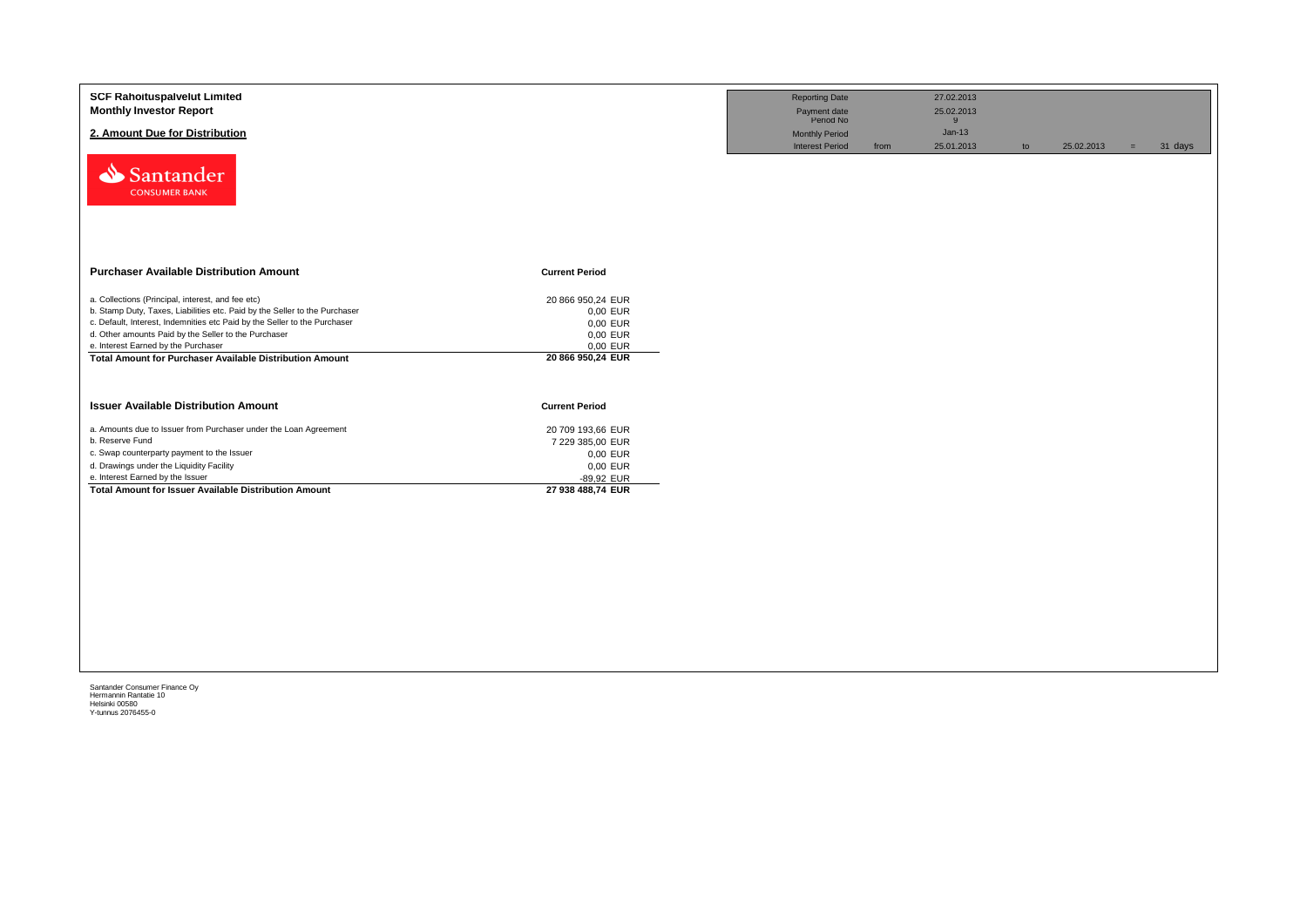| <b>SCF Rahoituspalvelut Limited</b><br><b>Monthly Investor Report</b>                                                                                                                                 |       | <b>Reporting Date</b><br>Payment date |            | 27.02.2013<br>25.02.2013 |    |            |     |         |
|-------------------------------------------------------------------------------------------------------------------------------------------------------------------------------------------------------|-------|---------------------------------------|------------|--------------------------|----|------------|-----|---------|
|                                                                                                                                                                                                       |       | Period No                             |            | 9                        |    |            |     |         |
| 3. Reserve Accounts                                                                                                                                                                                   |       | <b>Monthly Period</b>                 |            | $Jan-13$                 |    |            |     |         |
| Santander<br><b>CONSUMER BANK</b>                                                                                                                                                                     |       | <b>Interest Period</b>                | from       | 25.01.2013               | to | 25.02.2013 | $=$ | 31 days |
| <b>Note Balance</b>                                                                                                                                                                                   |       |                                       |            |                          |    |            |     |         |
| Beginning of Period                                                                                                                                                                                   |       | 300 694 242,00 EUR                    |            |                          |    |            |     |         |
| End of Period                                                                                                                                                                                         |       | 281 473 938,00 EUR                    |            |                          |    |            |     |         |
| <b>Reserve Fund</b>                                                                                                                                                                                   | in %  |                                       |            |                          |    |            |     |         |
| <b>Beginning of Period</b>                                                                                                                                                                            | 2,4 % | 7 229 385,00 EUR                      |            |                          |    |            |     |         |
| Cash Outflow                                                                                                                                                                                          |       | 7 229 385,00 EUR                      |            |                          |    |            |     |         |
| Cash Inflow                                                                                                                                                                                           |       | 7 229 385,00 EUR                      |            |                          |    |            |     |         |
| End of Period                                                                                                                                                                                         | 2,4 % | 7 229 385,00 EUR                      |            |                          |    |            |     |         |
| Required Reserve Amount                                                                                                                                                                               | 2,4 % | 7 229 385,00 EUR                      |            |                          |    |            |     |         |
| <b>Servicer Advance Reserve Fund</b>                                                                                                                                                                  |       |                                       |            |                          |    |            |     |         |
| Beginning of Period                                                                                                                                                                                   |       | 100 000,00 EUR                        |            |                          |    |            |     |         |
| Cash Outflow                                                                                                                                                                                          |       | $\sim$                                | <b>EUR</b> |                          |    |            |     |         |
| Cash Inflow                                                                                                                                                                                           |       | $\sim$                                | <b>EUR</b> |                          |    |            |     |         |
| End of Period                                                                                                                                                                                         |       | 100 000,00 EUR                        |            |                          |    |            |     |         |
| Required Reserve Amount                                                                                                                                                                               |       | 100 000,00 EUR                        |            |                          |    |            |     |         |
| <b>Set-off from Deposits</b><br>No borrowers whose loans were sold to SCF Rahoituspalvelut Ltd held deposits with Santander Consumer Finance Oy. The risk of set-off from deposits is therefore zero. |       |                                       |            |                          |    |            |     |         |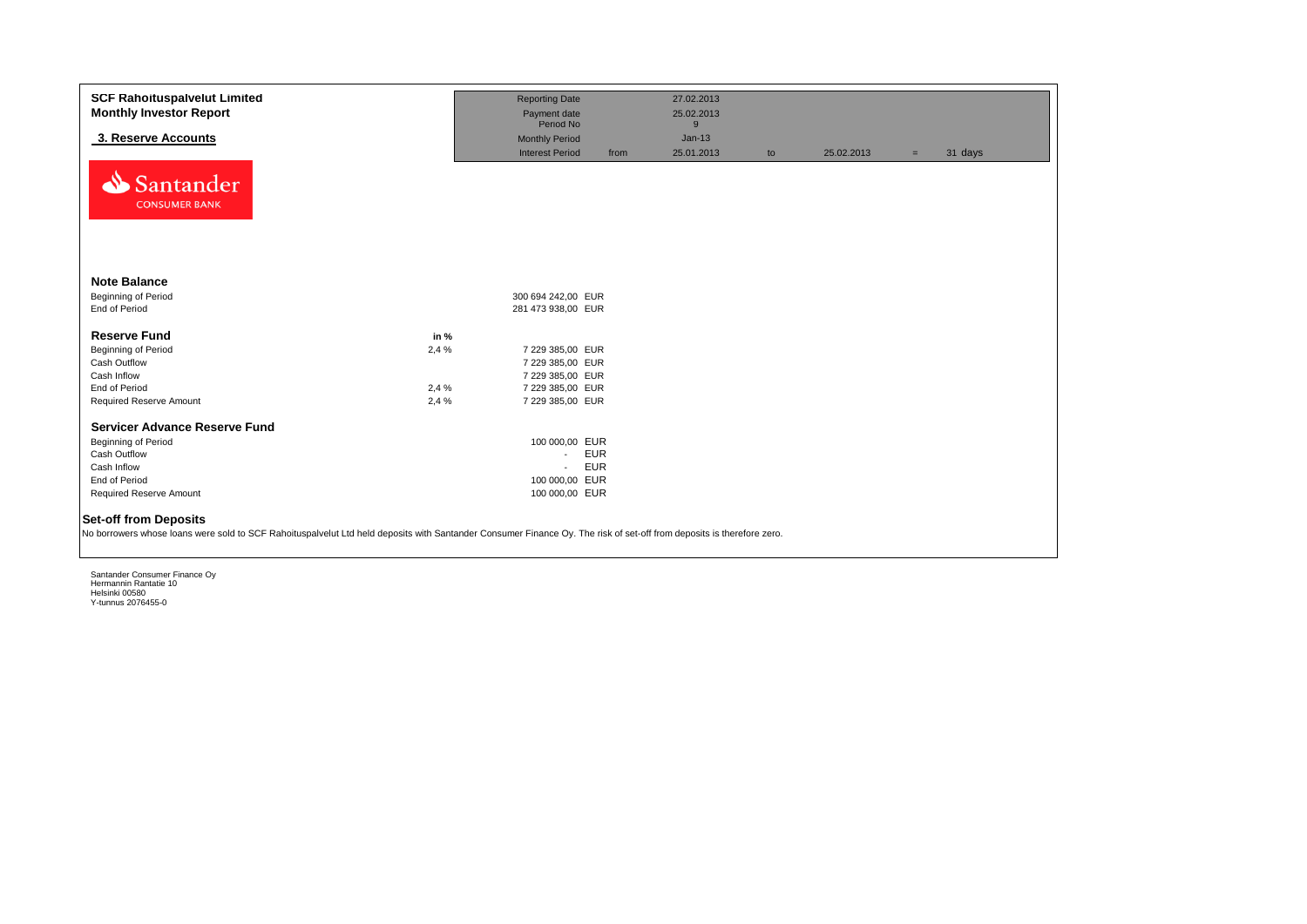| <b>SCF Rahoituspalvelut Limited</b><br><b>Monthly Investor Report</b>                                                            |                                                        |                    |                          | <b>Reporting Date</b><br>Payment date<br>Period No |      | 27.02.2013<br>25.02.2013<br>9 |    |            |     |         |
|----------------------------------------------------------------------------------------------------------------------------------|--------------------------------------------------------|--------------------|--------------------------|----------------------------------------------------|------|-------------------------------|----|------------|-----|---------|
| 4. Performance Data                                                                                                              |                                                        |                    |                          | Monthly Period                                     |      | $Jan-13$                      |    |            |     |         |
| Santander<br><b>CONSUMER BANK</b>                                                                                                |                                                        |                    |                          | <b>Interest Period</b>                             | from | 25.01.2013                    | to | 25.02.2013 | $=$ | 31 days |
| <b>Asset Balance</b>                                                                                                             |                                                        |                    |                          |                                                    |      |                               |    |            |     |         |
| <b>Beginning of Period</b>                                                                                                       |                                                        | 300 692 820,05 EUR |                          |                                                    |      |                               |    |            |     |         |
| End of Period                                                                                                                    |                                                        | 281 475 782,85 EUR |                          |                                                    |      |                               |    |            |     |         |
| <b>Portfolio Performance:</b>                                                                                                    | <b>EUR</b>                                             | %                  | # loans                  |                                                    |      |                               |    |            |     |         |
| <b>Performing Receivables:</b>                                                                                                   |                                                        |                    |                          |                                                    |      |                               |    |            |     |         |
| Current                                                                                                                          | 260 854 196,53                                         | 92,67%             | 30 593                   |                                                    |      |                               |    |            |     |         |
| 1-30 days past due                                                                                                               | 16 081 744,85                                          | 5,71 %             | 1757                     |                                                    |      |                               |    |            |     |         |
| <b>Delinquent Receivables:</b>                                                                                                   |                                                        |                    |                          |                                                    |      |                               |    |            |     |         |
| 31-60 days past due                                                                                                              | 3 347 206,84                                           | 1,19 %             | 349                      |                                                    |      |                               |    |            |     |         |
| 61-90 days past due                                                                                                              | 688 047,19                                             | 0,24 %             | 80                       |                                                    |      |                               |    |            |     |         |
| 91-120 days past due                                                                                                             | 354 667,95                                             | 0,13%              | 29                       |                                                    |      |                               |    |            |     |         |
| 121-150 days past due                                                                                                            | 87 465,24                                              | 0,03%              | 12                       |                                                    |      |                               |    |            |     |         |
| 151-180 days past due<br><b>Total Performing and Delinquent</b>                                                                  | 62 454,25<br>281 475 782,85                            | 0,02%<br>100,00 %  | $\overline{7}$<br>32 827 |                                                    |      |                               |    |            |     |         |
| <b>Current Period Defaults</b><br><b>Cumulative Defaults</b><br><b>Current Period Recoveries</b><br><b>Cumulative Recoveries</b> | 173 667,80<br>1 107 128,51<br>145 824,75<br>536 528,64 |                    | 23<br>101                |                                                    |      |                               |    |            |     |         |
|                                                                                                                                  |                                                        |                    |                          |                                                    |      |                               |    |            |     |         |
|                                                                                                                                  |                                                        |                    |                          |                                                    |      |                               |    |            |     |         |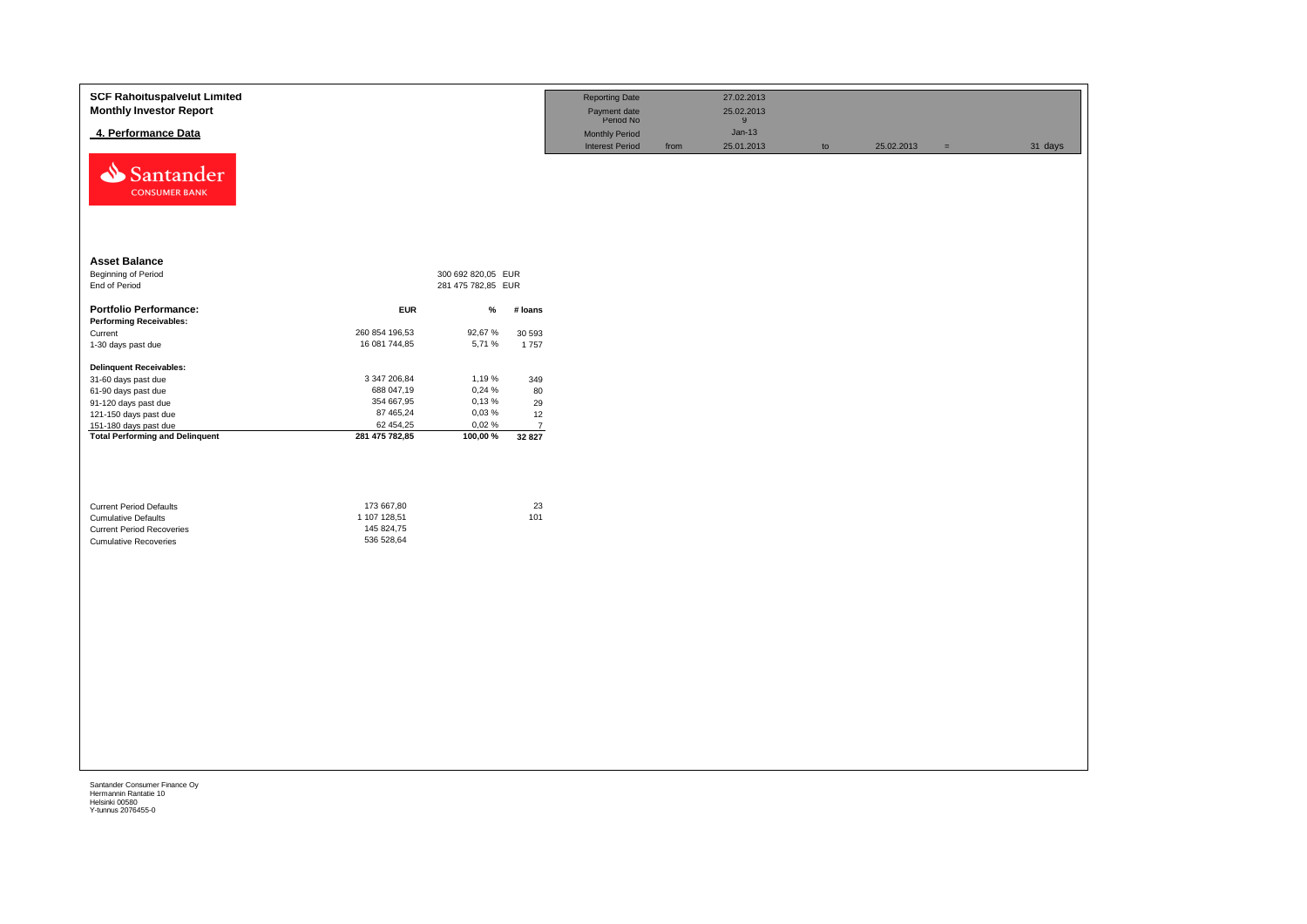| <b>SCF Rahoituspalvelut Limited</b> | <b>Reporting Date</b>     |      | 27.02.2013 |            |         |
|-------------------------------------|---------------------------|------|------------|------------|---------|
| <b>Monthly Investor Report</b>      | Payment date<br>Period No |      | 25.02.2013 |            |         |
| 5. Outstanding Notes                | <b>Monthly Period</b>     |      | $Jan-13$   |            |         |
|                                     | <b>Interest Period</b>    | from | 25.01.2013 | 25.02.2013 | 31 days |



| . Note Balance                                        | <b>All Notes</b>   | <b>Class A</b>     | <b>Class A</b>            | <b>Class B</b>    | <b>Class B</b> |
|-------------------------------------------------------|--------------------|--------------------|---------------------------|-------------------|----------------|
| <b>General Note Information</b>                       |                    |                    |                           |                   |                |
| <b>ISIN Code</b>                                      |                    | N/A                | $\boldsymbol{\mathsf{x}}$ | N/A               | N/A            |
| Currency                                              |                    | <b>EUR</b>         | <b>EUR</b>                | <b>EUR</b>        | <b>EUR</b>     |
| Initial Tranching                                     | 100 %              | 83 %               | 0%                        | 16 %              | 0,005%         |
| Legal Final Maturity Date                             |                    | 25.01.2020         | 25.01.2020                | 25.01.2020        | 43855          |
| Rating (Fitch/Moody's)                                |                    | AAAsf/Aaa(sf)      | AAAsf/Aaa(sf)             | N/A               | N/A            |
| Initial Notes Aggregate Principal Outstanding Balance | 481 959 000.00 EUR | 402 400 000.00 EUR | 35 000.00 EUR             | 79 500 000.00 EUR | 24000 EUR      |
| Initial Nominal per Note                              |                    | 100000,00 EUR      | 1000,00 EUR               | 100 000,00 EUR    | 1000 EUR       |
| Initial Number of Notes per Class                     | 4878               | 4024               | 35                        | 795               | 24             |
|                                                       |                    |                    |                           |                   |                |
| <b>Current Note Information</b>                       |                    |                    |                           |                   |                |
| Class Principal Outstanding Opening Balance           | 300 694 242.00 EUR | 221 151 006,70 EUR | 19 235,30 EUR             | 79 500 000,00 EUR | 24 000,00 EUR  |
| Available Distribution Amount                         | 20 866 950.24 EUR  |                    |                           |                   |                |
| Amortisation                                          | 19 220 304.00 EUR  |                    |                           |                   |                |
| Redemption per Class                                  | 19 220 304,00 EUR  | 19 218 624,00 EUR  | 1680,00 EUR               | 0,00 EUR          | 0.00 EUR       |
| Redemption per Note                                   |                    | 4776,00 EUR        | 48,00 EUR                 | 0,00 EUR          | 0.00 EUR       |
| Class Principal Outstanding Closing Balance           | 281 473 938,00 EUR | 201 932 374.30 EUR | 17 563,70 EUR             | 79 500 000,00 EUR | 24 000,00 EUR  |
| <b>Current Tranching</b>                              |                    | 71.74 %            | 0,01%                     | 28.24 %           | 0.01%          |
| <b>Current Pool Factor</b>                            |                    | 0.50               | 0.50                      | 1.00              | 1.00           |

| 2. Payments to Investors per Note                  | <b>All Notes</b> | <b>Class A</b> | <b>Class A</b> | <b>Class B</b> | Class B      |
|----------------------------------------------------|------------------|----------------|----------------|----------------|--------------|
| Interest Rate Basis: 1-M EURIBOR / Spread          | 0.11%            | 1.00 %         | 1.00 %         | 1.10%          | 1,10 %       |
| Day Count Convention                               |                  | 31,00          | 31,00          | 31,00          | 31,00        |
| <b>Interest Days</b>                               | 31               |                |                |                |              |
| Principal Outstanding per Note Beginning of Period |                  | 54 958.00 EUR  | 549.58 EUR     | 100 000,00 EUR | 1 000.00 EUR |
| >Principal Repayment per note                      |                  | 4776.00 EUR    | 47.76 EUR      | 0.00 EUR       | 0.00 EUR     |
| Principal Outstanding per Note End of Period       |                  | 50 182.00 EUR  | 501.82 EUR     | 100 000,00 EUR | 1 000.00 EUR |
| >Interest accrued for the period                   |                  | 53.00 EUR      | 1.00 EUR       | 104.00 EUR     | 1.00 EUR     |
| <b>Interest Payment</b>                            | 296 011.00       | 213 272.00 EUR | 35.00 EUR      | 82 680.00 EUR  | 24.00 EUR    |
| Interest Payment per Note                          |                  | 53.00 EUR      | 1.00 EUR       | 104.00 EUR     | 1.00 EUR     |
| 3. Credit Enhancements                             |                  |                |                |                |              |
| Initial total CE (Subordination, Reserve)          |                  | 18,00 %        |                |                | 1,50%        |
| Current CE (incl. Excess Spread)                   |                  | 33,71%         |                |                | 5,46%        |
| Current CE (excl. Excess Spread)                   |                  | 30,82%         |                |                | 2,57%        |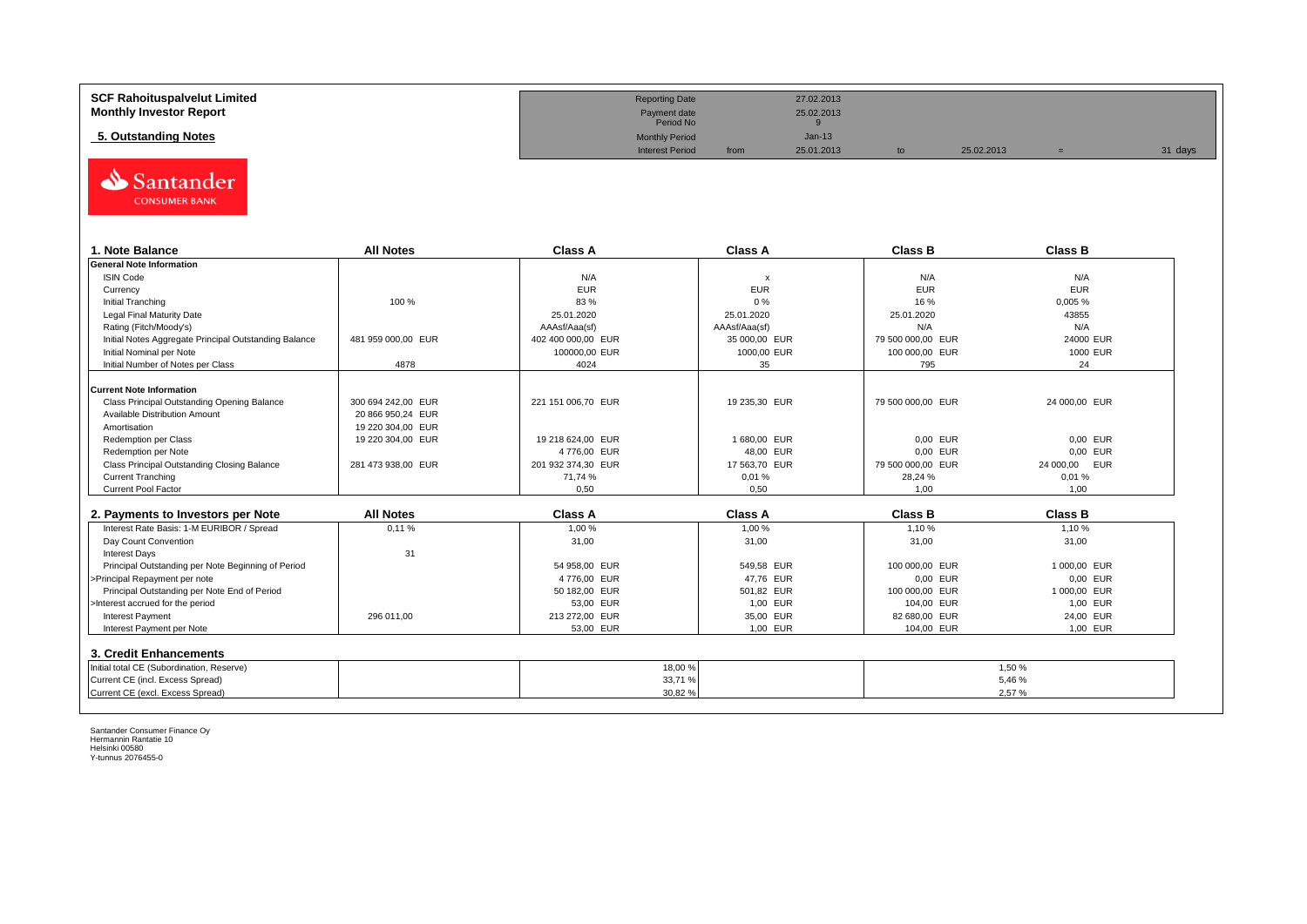# **SCF Rahoituspalvelut Limited Community Community Community Reporting Date 27.02.2013**<br>**Monthly Investor Report** Payment date 25.02.2013

**6. Counterparty Ratings, Trigger Levels and Consequences** 

Period No 9<br>Monthly Period Jan-13 Interest Period:  $25.01.2013$  to  $25.02.2013$  =

| Santander            |
|----------------------|
| <b>CONSUMER BANK</b> |

| <b>Rating Triggers</b>             |                                              |                                    |                |                                           |           |                                       |                                                     |                                                 |                                          |                   |                                                                                                                                                                                                                                                                                                                                                                                                                                                                                                                                                                                                                                                                                                                                                                                                                                                                                                                                                                                                                                                                                                      |
|------------------------------------|----------------------------------------------|------------------------------------|----------------|-------------------------------------------|-----------|---------------------------------------|-----------------------------------------------------|-------------------------------------------------|------------------------------------------|-------------------|------------------------------------------------------------------------------------------------------------------------------------------------------------------------------------------------------------------------------------------------------------------------------------------------------------------------------------------------------------------------------------------------------------------------------------------------------------------------------------------------------------------------------------------------------------------------------------------------------------------------------------------------------------------------------------------------------------------------------------------------------------------------------------------------------------------------------------------------------------------------------------------------------------------------------------------------------------------------------------------------------------------------------------------------------------------------------------------------------|
|                                    |                                              |                                    |                | <b>Short Term</b>                         |           |                                       |                                                     | <b>Long Term</b>                                |                                          |                   |                                                                                                                                                                                                                                                                                                                                                                                                                                                                                                                                                                                                                                                                                                                                                                                                                                                                                                                                                                                                                                                                                                      |
|                                    |                                              |                                    | Fitch          |                                           | Moody's   |                                       | Fitch                                               |                                                 | Moody's                                  |                   |                                                                                                                                                                                                                                                                                                                                                                                                                                                                                                                                                                                                                                                                                                                                                                                                                                                                                                                                                                                                                                                                                                      |
| <b>Transaction Role</b>            | Counterparty                                 | Criteria                           | Current        | Criteria                                  | Current   | Criteria                              | Current                                             | Criteria                                        | Current                                  | Trigger breached? | Summary of Contractual Requirements if Rating Trigger Breach                                                                                                                                                                                                                                                                                                                                                                                                                                                                                                                                                                                                                                                                                                                                                                                                                                                                                                                                                                                                                                         |
| Issuer                             | Rahoituspalvelut Limited                     |                                    | No rating      |                                           | No rating |                                       | No rating                                           |                                                 | No rating                                | N/A               |                                                                                                                                                                                                                                                                                                                                                                                                                                                                                                                                                                                                                                                                                                                                                                                                                                                                                                                                                                                                                                                                                                      |
| Seller                             | Santander Consumer Finance OY                |                                    | No rating      |                                           | No rating |                                       | No rating                                           |                                                 | No rating                                | N/A               |                                                                                                                                                                                                                                                                                                                                                                                                                                                                                                                                                                                                                                                                                                                                                                                                                                                                                                                                                                                                                                                                                                      |
| Servicer                           | Santander Consumer Finance OY                |                                    | No rating      |                                           | No rating |                                       | No rating                                           |                                                 | No rating                                | N/A               |                                                                                                                                                                                                                                                                                                                                                                                                                                                                                                                                                                                                                                                                                                                                                                                                                                                                                                                                                                                                                                                                                                      |
| Servicer's Owner                   | Santander Consumer Finance                   | N/A                                | F <sub>2</sub> | N/A                                       | $P - 2$   | <b>RRR</b>                            | RRR+<br><b>Rating Watch Negative</b>                | Baa3                                            | Raa2<br>Review for possible<br>Downgrade | N                 | the Back-up Servicer Facilitator, Banco Santander S.A, will perform the following services: (a) in accordance<br>with the provisions of this Agreement, select an appropriate bank or financial institution to act as a<br>successor servicer in the event that a Servicer Termination Notice is delivered; (b) review the information<br>provided to it by the Servicer under this Agreement; (c) enter into appropriate data confidentiality<br>provisions; and (d) notify the Servicer if it requires further assistance                                                                                                                                                                                                                                                                                                                                                                                                                                                                                                                                                                          |
| <b>Liquidity Facility Provider</b> | Banco Santander S.A.                         | F <sub>2</sub>                     | F <sub>2</sub> | $P-1$<br>Review for possible<br>Downgrade | $P-2$     | $\Lambda$<br>Rating Watch Negative    | BBB+<br><b>Rating Watch Negativ</b>                 | A1<br>Review for possible<br>downgrade          | Baa2<br>Review for possible<br>Downgrade | Y                 | The Liquidity Facility Provider (Banco Santander) shall either a) assign or transfer all its rights, benefits, and<br>obligations to a bank or financial intermediary passported to perform banking activities in Ireland that (i)<br>meets the applicable Required Ratings (ii) enters into a liquidity facility agreement on substantially the same<br>terms as the Liquidity Facility Agreement and (iii) accedes to the Issuer Security Trust Deed all by no later<br>than 30 calendar days from the date on which the Ratings Downgrade took place if the Liquidity Facility<br>provider fails to provide Cash<br>Collateral or b) deposit an amount equal to the Available Facility into the Issuer Transaction Account by no<br>later than 14 calendar days after the downgrade (Cash Collateral)                                                                                                                                                                                                                                                                                             |
| <b>Issuer Swap Provider</b>        | Banco Santander S.A.                         | F <sub>2</sub>                     | F2             | $P-1$<br>Review for possible<br>Downgrade | $P-2$     | $\Lambda$                             | RRR+<br>Rating Watch Negative Rating Watch Negative | A1<br>Review for possible<br>downgrade          | Raa2<br>Review for possible<br>Downgrade | Y                 | The Swap Counterparty (Banco Santander) will be obliged, within the time periods specified in the<br>Basis Swap Agreement, at its own cost, to post collateral for its obligations in accordance with the provisions<br>of the Credit Support Annex, and in addition, will be obliged, within the time periods specified in the Basis<br>Swap Agreement, at its cost, to either (i) obtain a guarantee of its obligations under the Basis Swap<br>Agreement from a third party with the Required Ratings; or (ii) transfer all of its rights and obligations under<br>the Basis Swap Agreement to a third party with the Required Ratings                                                                                                                                                                                                                                                                                                                                                                                                                                                            |
| <b>Issuer Bank</b>                 | Deutsche Bank AG                             | F1<br><b>Rating Watch Negative</b> | $F1+$          | $P-1$<br>Review for possible<br>Downgrade | $P-1$     | $\mathsf{A}$<br>Rating Watch Negative | $A+$                                                | A1<br>Review for possible<br>downgrade          | A2                                       | To be clarified   | If at any time a Ratings Downgrade has occurred in respect of the Transaction Account Bank, then the Issuer<br>and the Purchaser shall (with the prior written consent of the Note Trustee) procure that, within 30 calendar<br>days, (i) in relation to the Issuer, the Issuer Secured Accounts and the Expenses Loan Payment Account and<br>all of the funds standing to the credit of the Issuer Secured Accounts and the Expenses Loan Payment<br>Account and (ii) in relation to the Purchaser, the Purchaser Transaction Account and all funds standing to the<br>credit of the Purchaser Transaction Account, are transferred to another bank or banks that meet the<br>applicable Required Ratings (which bank shall be notified in writing by the Issuer to the Transaction Account<br>Bank) and approved in writing by the Note Trustee and in accordance with the provisions of the Transaction<br>Account Bank Agreement. The appointment of the Transaction Account Bank shall terminate on the date on<br>which the appointment of the new transaction account bank becomes effective. |
| Paying Agent and related roles     | Deutsche Bank AG                             |                                    | $F1+$          |                                           | $P-1$     |                                       | $\Lambda +$                                         |                                                 | A2                                       | N/A               |                                                                                                                                                                                                                                                                                                                                                                                                                                                                                                                                                                                                                                                                                                                                                                                                                                                                                                                                                                                                                                                                                                      |
| Corporate Service Provider         | Deutsche International Corporate<br>Services |                                    | $F1+$          |                                           | $P-1$     |                                       | $\Lambda$                                           |                                                 | A2                                       | N/A               |                                                                                                                                                                                                                                                                                                                                                                                                                                                                                                                                                                                                                                                                                                                                                                                                                                                                                                                                                                                                                                                                                                      |
| Note Trustee and Security Trustee  | Deutsche Trustee Company Limited             |                                    | $F1+$          |                                           | $P-1$     |                                       | $A+$                                                |                                                 | A2                                       | N/A               |                                                                                                                                                                                                                                                                                                                                                                                                                                                                                                                                                                                                                                                                                                                                                                                                                                                                                                                                                                                                                                                                                                      |
| <b>Collections Bank</b>            | SER AR                                       | F1<br><b>Rating Watch Negative</b> | F1             | $P-1$<br>Review for possible<br>Downgrade | $P-1$     | <b>Rating Watch Negative</b>          | $A+$                                                | $\Lambda$ 1<br>Review for possible<br>downgrade | A1                                       | $\mathbf{N}$      | Within 30 calendar days, the Issuer Collections Account and all of the funds standing to the credit of the<br>Issuer Collections Account are transferred to another bank or banks who meet the Required Ratings (which<br>bank shall be notified in writing by the Servicer to the Collections Account Bank and approved in writing by<br>the Note Trustee); the appointment of the Collections Account Bank shall terminate on the date on which<br>the appointment of the new transaction account bank becomes effective. Upon the transfer of the Issuer<br>Collections Account to another bank, the Issuer will procure that the new transaction Upon the transfer of<br>the Issuer Collections Acoount to another bank, the Issuer will procure that the new transaction account<br>hank<br>enters into an agreement substantially in the form of the Issuer Collections Account Agreement and accedes<br>to the Issuer Security Trust Deed.                                                                                                                                                    |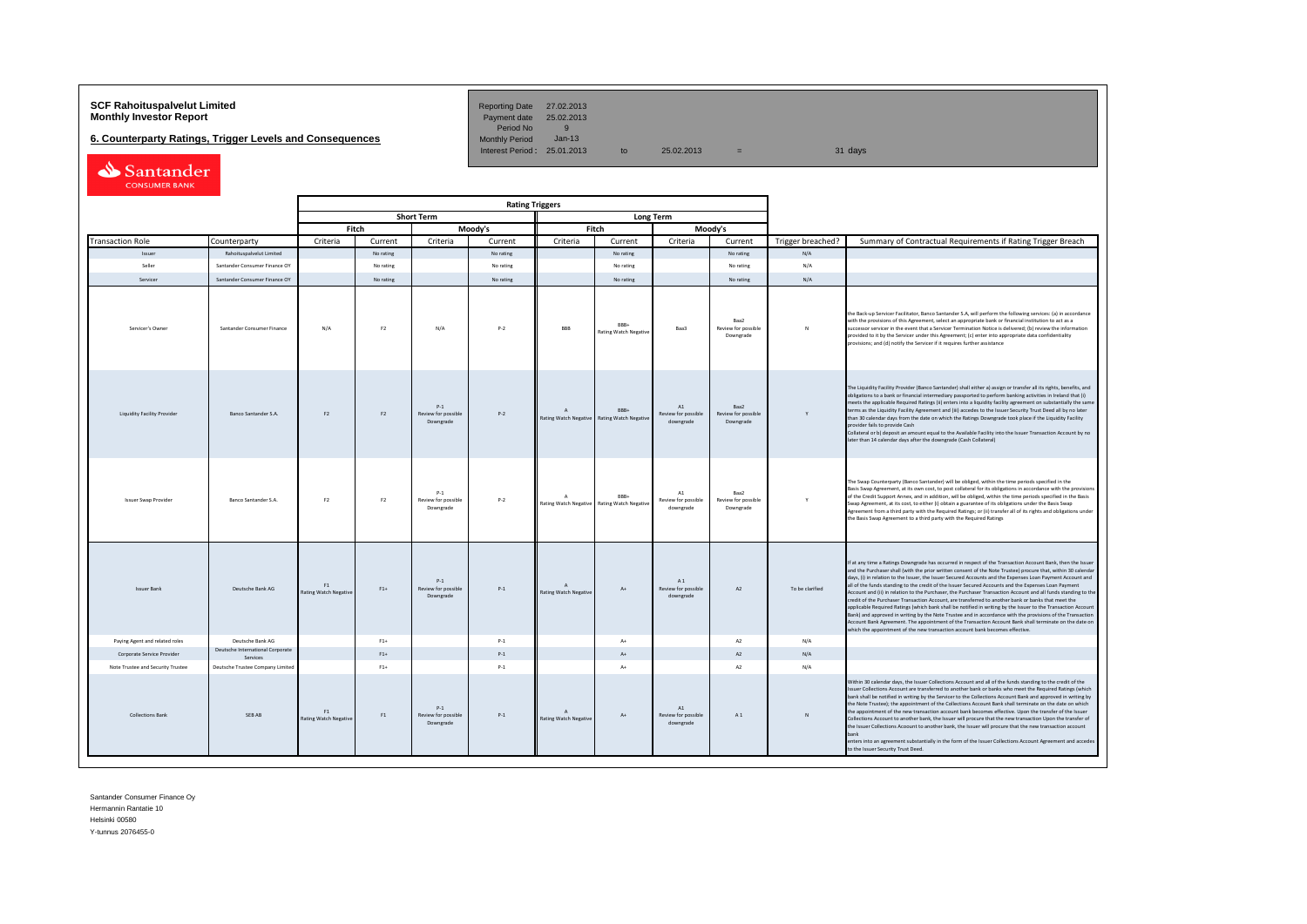| <b>SCF Rahoituspalvelut Limited</b><br><b>Monthly Investor Report</b> | <b>Reporting Date</b><br>Payment date<br>Period No |      | 27.02.2013<br>25.02.2013 |    |            |   |         |
|-----------------------------------------------------------------------|----------------------------------------------------|------|--------------------------|----|------------|---|---------|
| 6.a Original Portfolio Principal Balance                              | <b>Monthly Period</b><br><b>Interest Period</b>    | from | jan. 13<br>25.01.2013    | to | 25.02.2013 | = | 31 days |
|                                                                       |                                                    |      |                          |    |            |   |         |

Average outstanding principal balance: 10 679

|                  | <b>TOTAL</b>           |            |           |                         |         |                              |                     |
|------------------|------------------------|------------|-----------|-------------------------|---------|------------------------------|---------------------|
|                  | <b>Min</b>             | <b>Max</b> | <b>No</b> | <b>Original balance</b> | %       | <b>WA months to maturity</b> | <b>WA seasoning</b> |
|                  | $0,00 \in$             | 4 999,99€  | 10 5 69   | 34 014 267              | 7,1%    | 20,3                         | 20,2                |
|                  | 5 000,00 €             | 9 999,99€  | 14 962    | 111 330 743             | 23,1%   | 33,3                         | 16,0                |
|                  | 10 000,00 €            | 14 999,99€ | 10 4 48   | 127 666 197             | 26,5%   | 40,0                         | 13,1                |
|                  | 15 000,00€             | 19 999,99€ | 4833      | 83 124 702              | 17,2%   | 44,2                         | 12,1                |
|                  | 20 000,00€             | 24 999,99€ | 2 0 8 0   | 46 047 406              | 9,6%    | 45,8                         | 10,7                |
| Original balance | 25 000,00€             | 29 999,99€ | 963       | 26 170 405              | 5,4%    | 46,3                         | 9,8                 |
|                  | 30 000,00 €            | 34 999,99€ | 493       | 15 863 298              | 3,3%    | 46,5                         | 9,7                 |
|                  | 35 000,00 €            | 39 999,99€ | 271       | 10 073 680              | 2,1%    | 45,7                         | 10,4                |
|                  | 40 000,00€             | 44 999,99€ | 181       | 7 662 654               | 1,6%    | 45,4                         | 9,9                 |
|                  | 45 000,00 €            | 49 999,99€ | 99        | 4 678 264               | 1,0%    | 45,7                         | 10,0                |
|                  | 50 000,00 €            | 54 999,99€ | 78        | 4 0 5 6 5 1 8           | 0,8%    | 45,7                         | 9,0                 |
|                  | 55 000,00 €            | 59 999,99€ | 51        | 2 9 2 7 2 4 6           | 0,6%    | 45,7                         | 10,1                |
|                  | 60 000,00 $\epsilon$ + |            | 105       | 8 3 4 2 2 7 8           | 1,7%    | 44,8                         | 9,2                 |
|                  |                        |            |           |                         |         |                              |                     |
|                  | Total                  |            | 45 133    | 481 957 657             | 100,00% | 42,3                         | 11,56               |

Santander Consumer Finance Oy Hermannin Rantatie 10 Helsinki 00580 Y-tunnus 2076455-0

**CONSUMER BANK**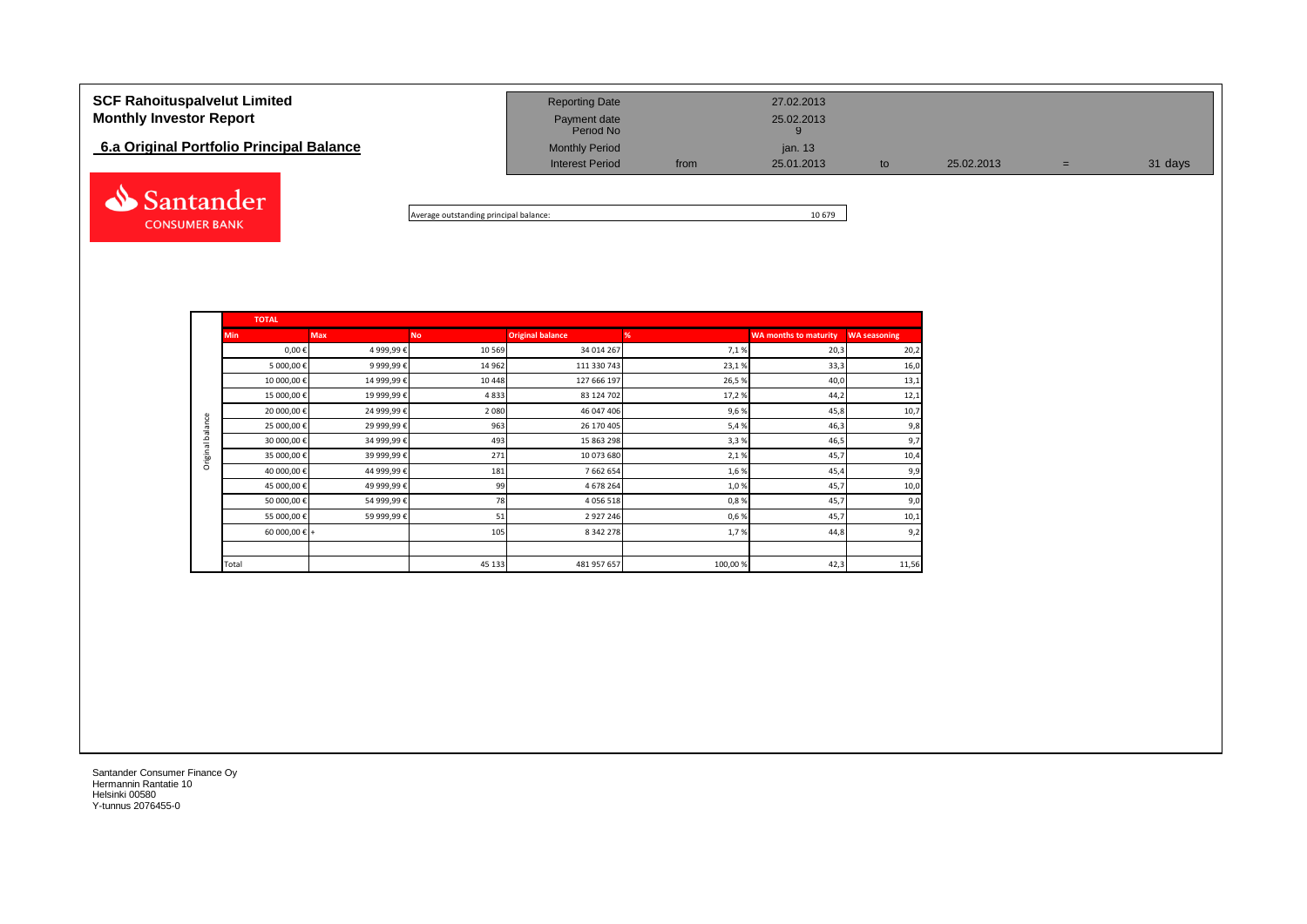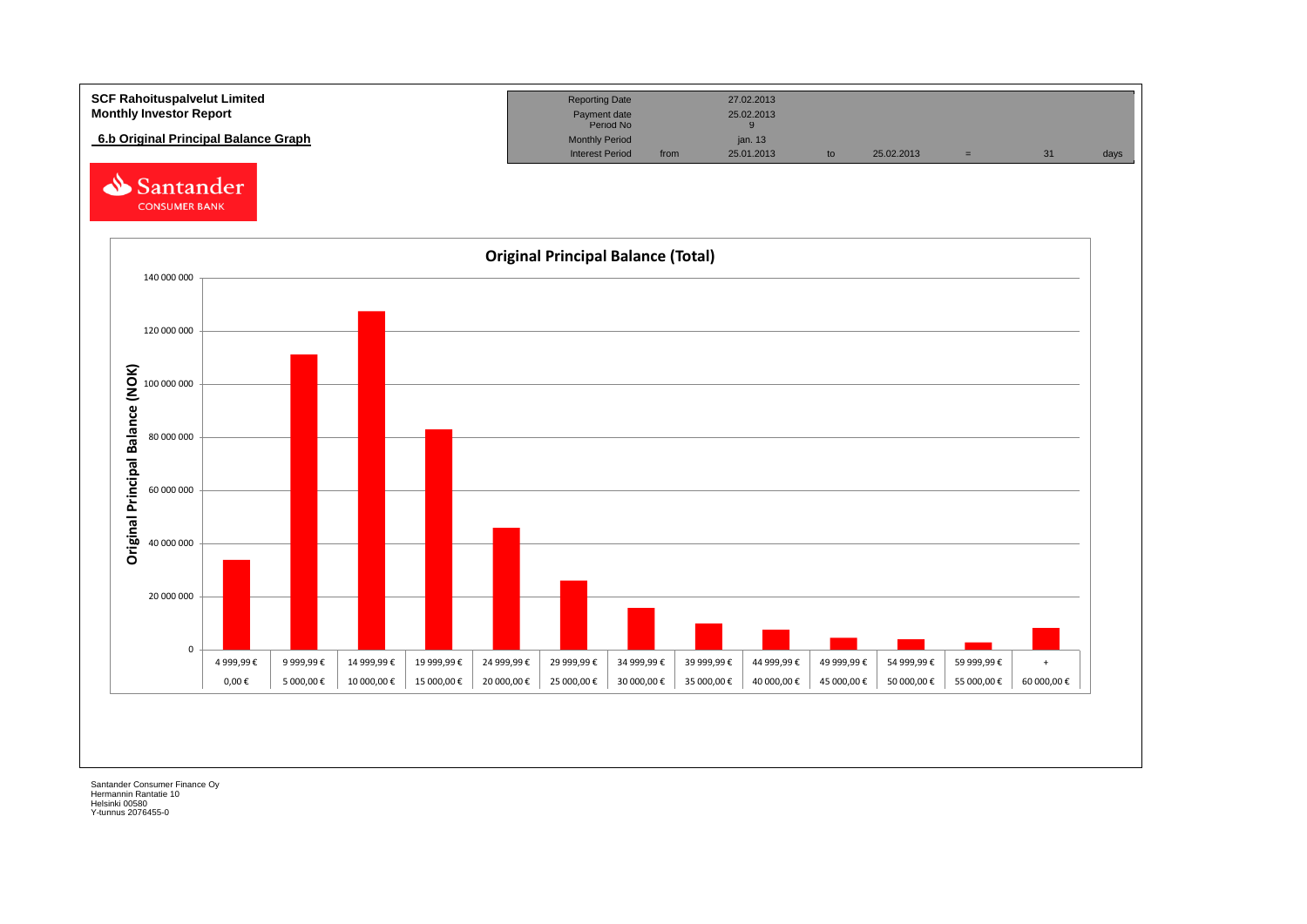# **7.a Outstanding Principal Balance**



| <b>SCF Rahoituspalvelut Limited</b><br><b>Monthly Investor Report</b> | <b>Reporting Date</b><br>Payment date<br>Period No |      | 27.02.2013<br>25.02.2013 |     |            |     |         |
|-----------------------------------------------------------------------|----------------------------------------------------|------|--------------------------|-----|------------|-----|---------|
| 7.a Outstanding Principal Balance                                     | <b>Monthly Period</b>                              |      | jan. 13                  |     |            |     |         |
|                                                                       | <b>Interest Period</b>                             | from | 25.01.2013               | to. | 25.02.2013 | $=$ | 31 days |
|                                                                       |                                                    |      |                          |     |            |     |         |

Average amount - all: 8 784

|                     |                        |            |           | <b>TOTAL</b>  |                                                     |            |                          |                     |
|---------------------|------------------------|------------|-----------|---------------|-----------------------------------------------------|------------|--------------------------|---------------------|
|                     | <b>Min</b>             | <b>Max</b> | <b>No</b> |               | <b>Outstanding balance % of Outstanding balance</b> | % of loans | WA months to<br>maturity | <b>WA seasoning</b> |
|                     | $0,00 \in$             | 4 999,99€  | 11 152    | 30 987 103    | 10,31%                                              | 32,58%     | 17,3                     | 27,0                |
|                     | 5 000,00€              | 9 999,99€  | 12 1 2 6  | 89 248 345    | 29,68%                                              | 35,42%     | 28,7                     | 22,9                |
|                     | 10 000,00€             | 14 999,99€ | 6 2 4 9   | 75 812 953    | 25,21%                                              | 18,25%     | 34,9                     | 20,7                |
|                     | 15 000,00€             | 19 999,99€ | 2615      | 44 776 556    | 14,89 %                                             | 7,64%      | 38,1                     | 19,0                |
| Outstanding balance | 20 000,00€             | 24 999,99€ | 1034      | 23 019 075    | 7,66%                                               | 3,02%      | 39,3                     | 18,0                |
|                     | 25 000,00€             | 29 999,99€ | 472       | 12 842 473    | 4,27%                                               | 1,38%      | 38,7                     | 18,0                |
|                     | 30 000,00€             | 34 999,99€ | 222       | 7 141 253     | 2,37%                                               | 0,65%      | 39,3                     | 18,1                |
|                     | 35 000,00€             | 39 999,99€ | 144       | 5 371 361     | 1,79%                                               | 0,42%      | 38,0                     | 18,7                |
|                     | 40 000,00€             | 44 999,99€ | 81        | 3 4 10 19 6   | 1,13%                                               | 0,24%      | 38,3                     | 17,6                |
|                     | 45 000,00€             | 49 999,99€ | 47        | 2 2 2 7 4 3 2 | 0,74%                                               | 0,14%      | 39,8                     | 16,9                |
|                     | 50 000,00€             | 54 999,99€ | 28        | 1469416       | 0,49%                                               | 0,08%      | 36,2                     | 18,0                |
|                     | 55 000,00€             | 59 999,99€ | 14        | 799 656       | 0,27%                                               | 0,04%      | 37,9                     | 15,4                |
|                     | 60 000,00 $\epsilon$ + |            | 48        | 3 587 001     | 1,19%                                               | 0,14%      | 38,2                     | 17,3                |
|                     |                        |            |           |               |                                                     |            |                          |                     |
|                     | Total                  |            | 34 2 32   | 300 692 820   | 100,0%                                              | 100,0%     | 32,5                     | 21,2                |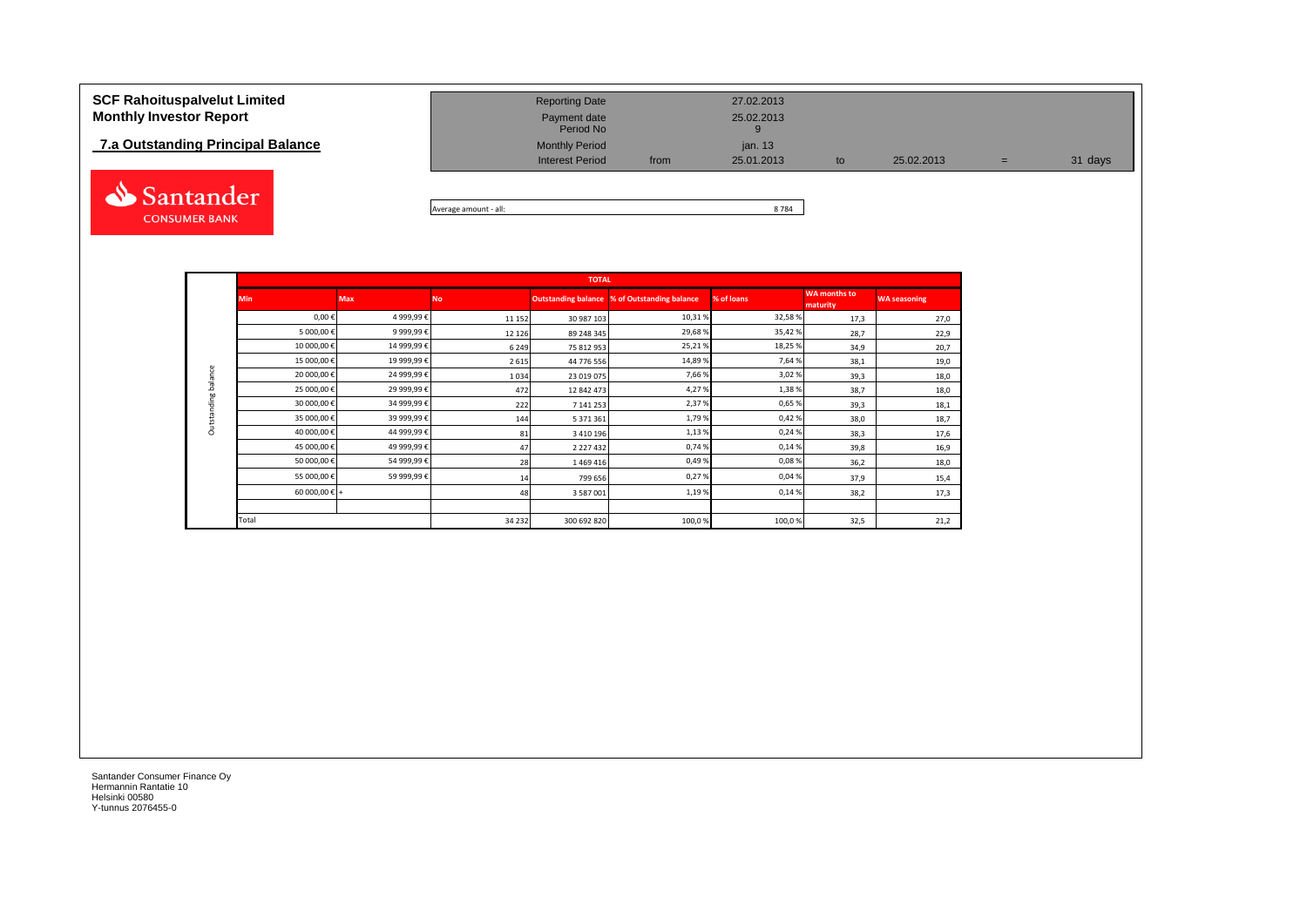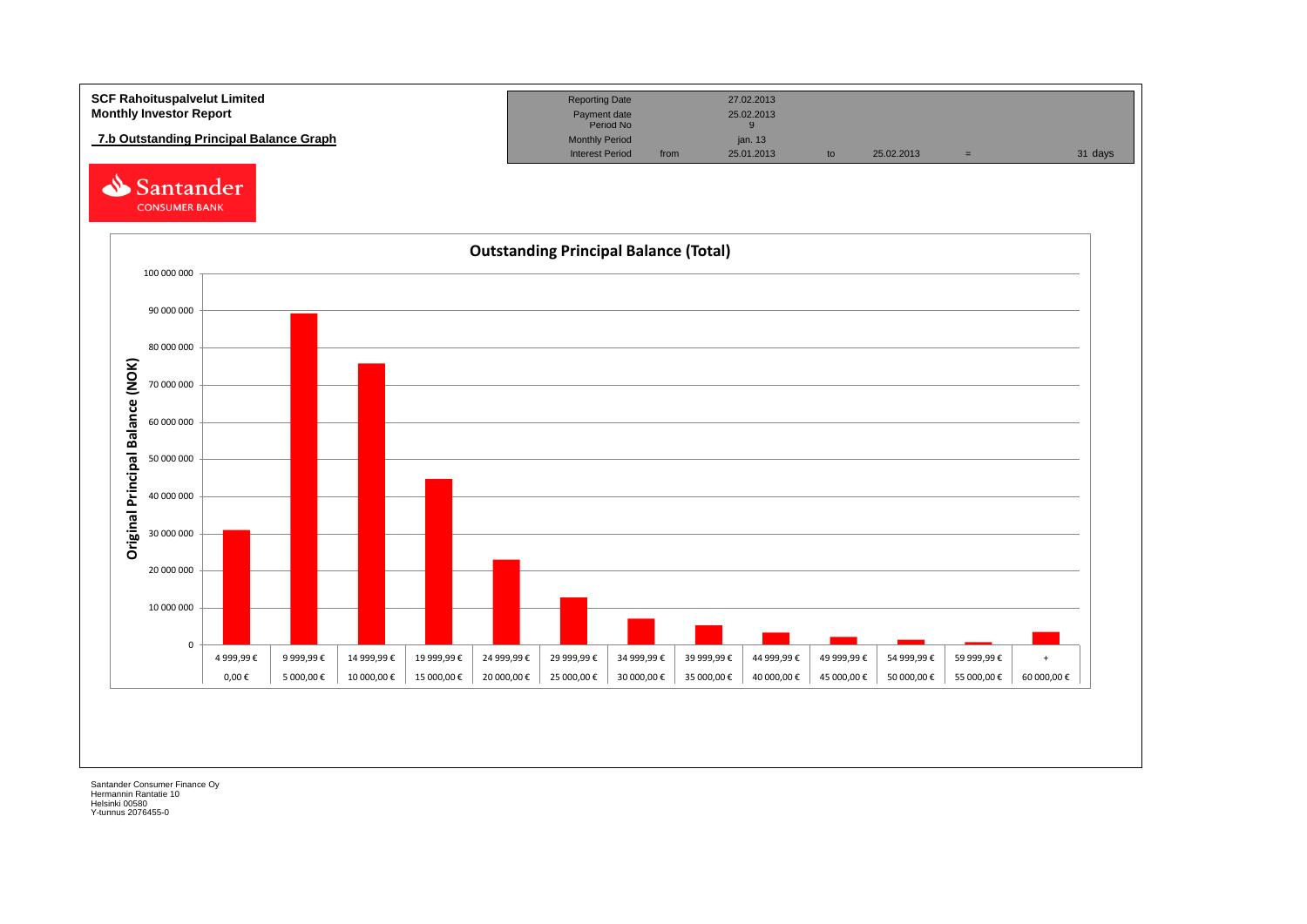### **SCF Rahoituspalvelut Limited Monthly Investor Report**

# **8.a Geographical Distribution**



| <b>Reporting Date</b>     |      | 27.02.2013 |            |   |         |
|---------------------------|------|------------|------------|---|---------|
| Payment date<br>Period No |      | 25.02.2013 |            |   |         |
| <b>Monthly Period</b>     |      | jan. 13    |            |   |         |
| <b>Interest Period</b>    | from | 25.01.2013 | 25.02.2013 | = | 30 days |

|                            |           |                            | <b>TOTAL</b>             |            |                              |                     |
|----------------------------|-----------|----------------------------|--------------------------|------------|------------------------------|---------------------|
| <b>District</b>            | <b>No</b> | <b>Outstanding balance</b> | % of Outstanding balance | % of Loans | <b>WA months to maturity</b> | <b>WA seasoning</b> |
| Central Finland            | 3 9 0 0   | 33 245 825                 | 11,06 %                  | 11,39%     | 32,7                         | 21,0                |
| Eastern Finland            | 905       | 7 433 800                  | 2,47%                    | 2,64 %     | 31,8                         | 21,5                |
| East Tavastia              | 2 1 4 9   | 18 653 858                 | 6,20%                    | 6,28%      | 33,1                         | 21,3                |
| Greater Helsinki           | 7971      | 75 432 554                 | 25,09%                   | 23,29%     | 32,5                         | 21,1                |
| Northern Finland           | 2 5 5 5   | 23 191 207                 | 7,71%                    | 7,46%      | 34,0                         | 20,4                |
| Northern Savonia           | 1 1 0 8   | 8 6 4 6 7 2 4              | 2,88%                    | 3,24 %     | 31,6                         | 20,9                |
| $\frac{2}{5}$ Ostrobothnia | 2 1 2 6   | 18 068 330                 | 6,01%                    | 6,21%      | 30,6                         | 21,7                |
| South-Eastern Fi           | 1896      | 16 655 969                 | 5,54%                    | 5,54 %     | 32,9                         | 20,9                |
| South-Western Fi           | 3697      | 31 569 702                 | 10,50%                   | 10,80%     | 32,3                         | 21,1                |
| Uusimaa                    | 4658      | 38 781 572                 | 12,90%                   | 13,61%     | 32,4                         | 22,4                |
| Western Tavastia           | 3 2 6 7   | 29 013 281                 | 9,65 %                   | 9,54%      | 32,6                         | 20,8                |
|                            |           |                            |                          |            |                              |                     |
| Total                      | 34 2 32   | 300 692 820                | 100,0%                   | 100,00%    | 32,4                         | 21,2                |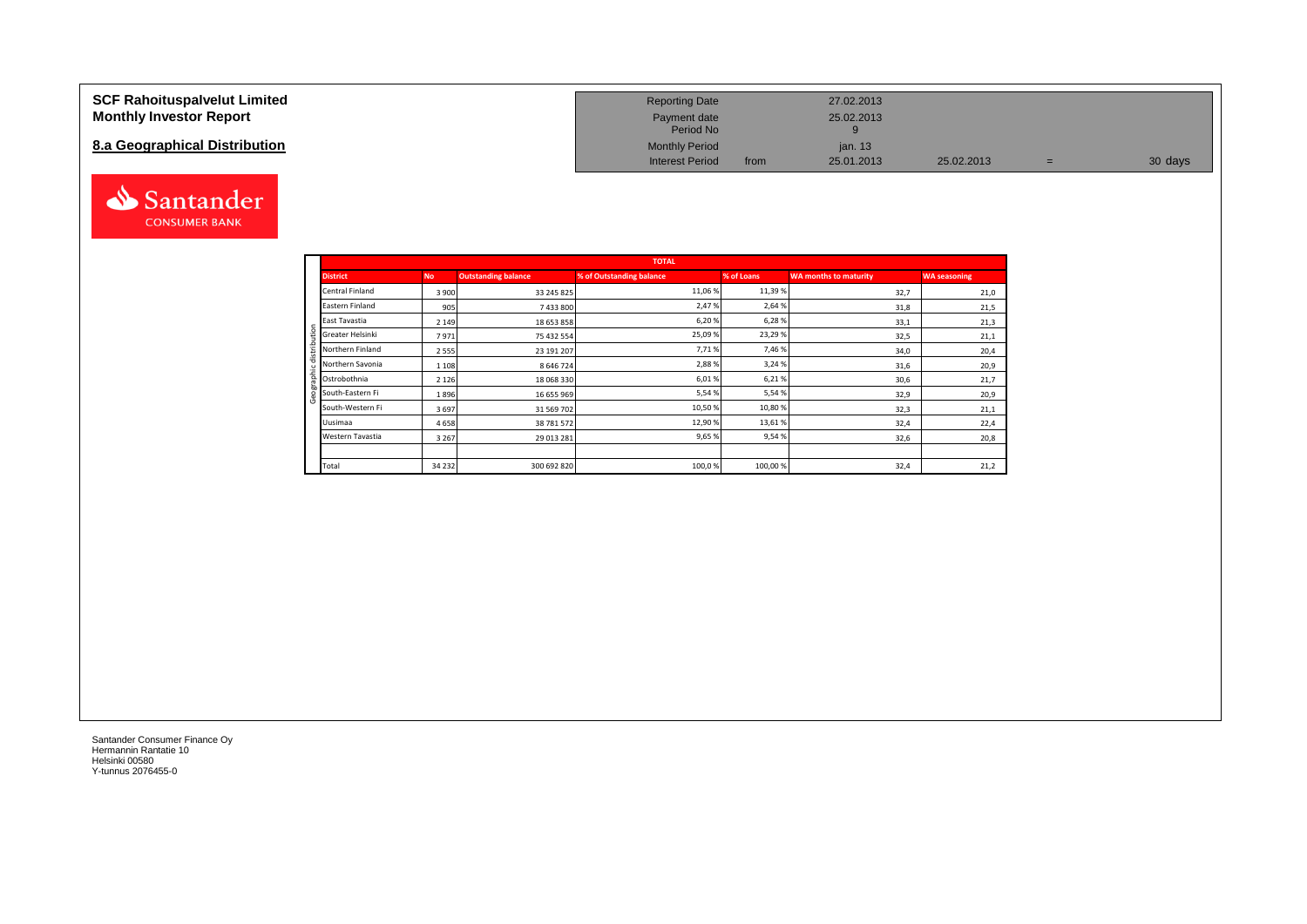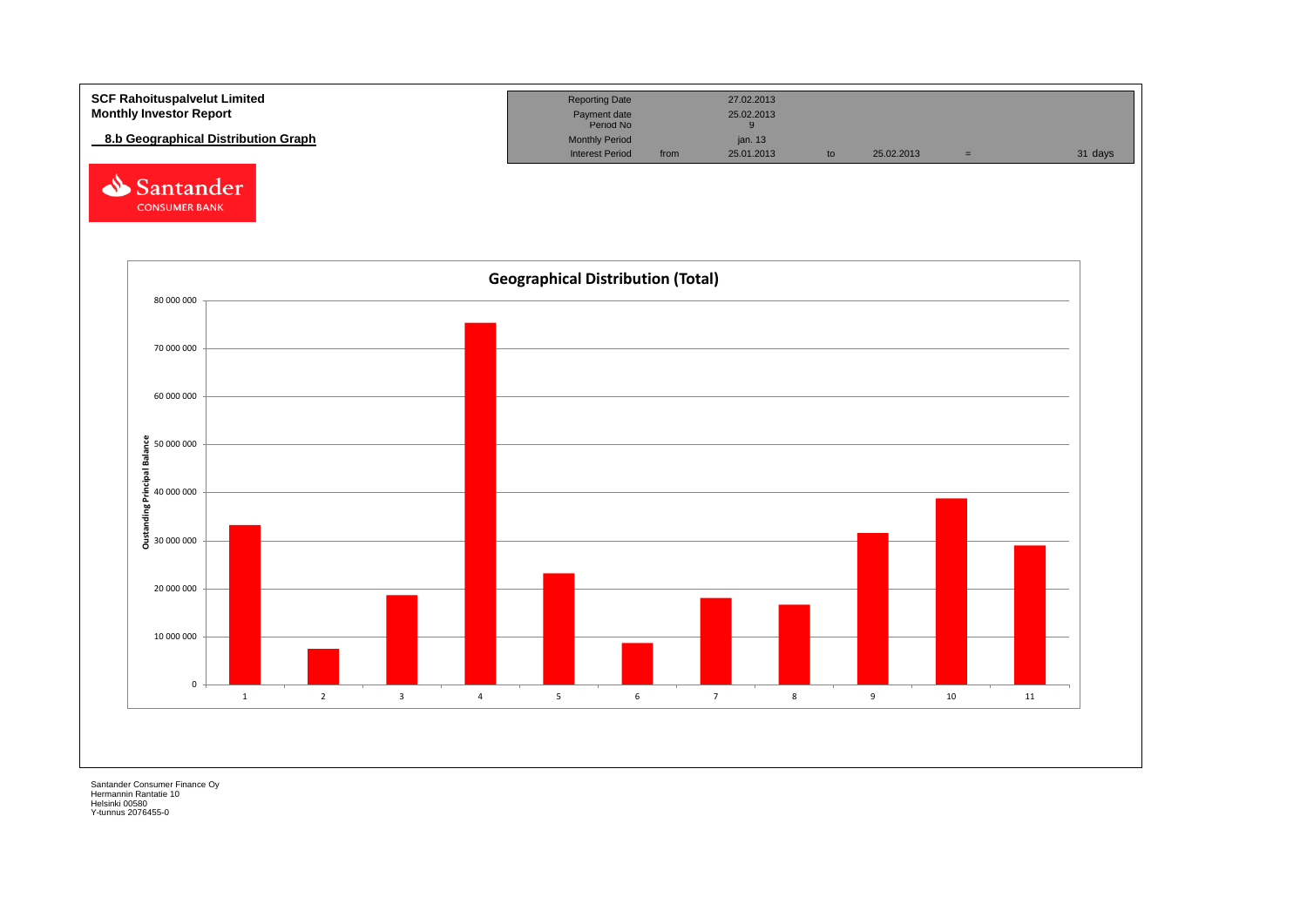#### **SCF Rahoituspalvelut Limited Reporting Date 27.02.2013 Reporting Date 27.02.2013 Monthly Investor Report Payment date** 25.02.2013 Payment date<br>
Period No 9<br>
9 **9.a Interest Rate 12.13 12.13 12.13 12.13 12.13 12.13 12.13 12.13 12.13 12.1313 12.143 12.143 12.143 12.143 12.143 12.143 12.143 12.143 12.143 12.143** Interest Period from 25.01.2013 to 25.02.2013 = 31 days



|              |          |         |           | <b>TOTAL</b>               |                                          |                              |                     |
|--------------|----------|---------|-----------|----------------------------|------------------------------------------|------------------------------|---------------------|
|              | $Min (=$ | Max (<) | <b>No</b> | <b>Outstanding balance</b> | % of total<br><b>Outstanding balance</b> | <b>WA months to maturity</b> | <b>WA seasoning</b> |
|              |          | 1%      | 1 2 5 9   | 10 565 826                 | 3,51%                                    | 23,0                         | 15,2                |
|              | 1%       | 2%      | 2865      | 20 162 814                 | 6,71%                                    | 26,9                         | 21,0                |
| distribution | 2%       | 4 %     | 6 3 4 0   | 60 588 914                 | 20,15 %                                  | 32,6                         | 21,2                |
|              | 4 %      | 6%      | 16 279    | 156 159 549                | 51,93%                                   | 33,9                         | 21,3                |
|              | 6 %      | 8%      | 7441      | 52 947 531                 | 17,61%                                   | 32,2                         | 22,4                |
| Interest     | 8%       | 10 %    | 48        | 268 186                    | 0,09%                                    | 32,4                         | 21,6                |
|              | 10 %     | 12%     |           |                            | 0,00%                                    |                              |                     |
|              | 12%      | 14 %    |           |                            | 0,00%                                    |                              |                     |
|              | 14 %     | 16 %    |           |                            | 0,00%                                    |                              |                     |
|              | 16 %     | 18%     |           |                            | 0,00%                                    |                              |                     |
|              |          |         |           |                            |                                          |                              |                     |
|              | Total    |         | 34 2 32   | 300 692 820                | 100,00%                                  | 30,2                         | 20,4                |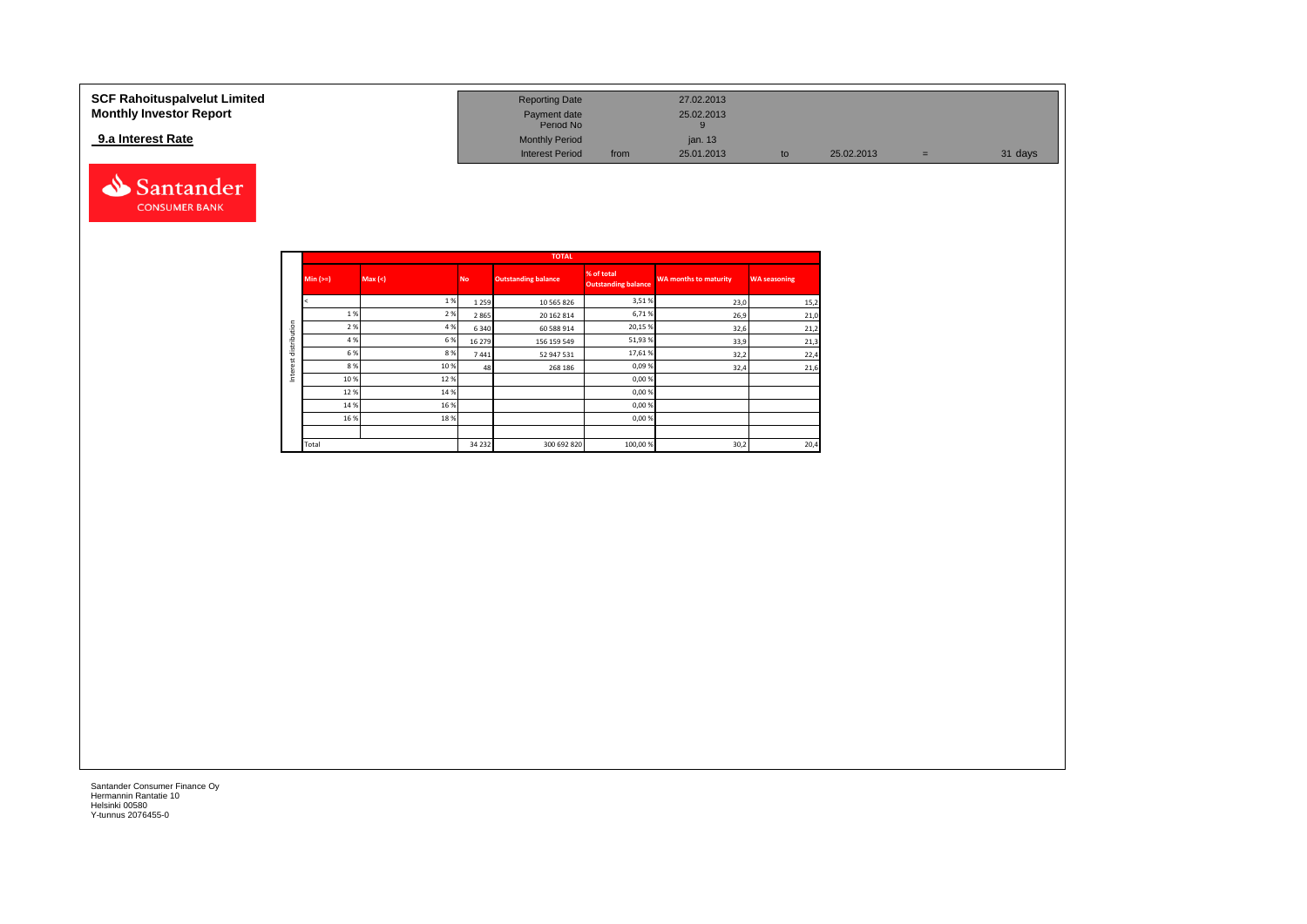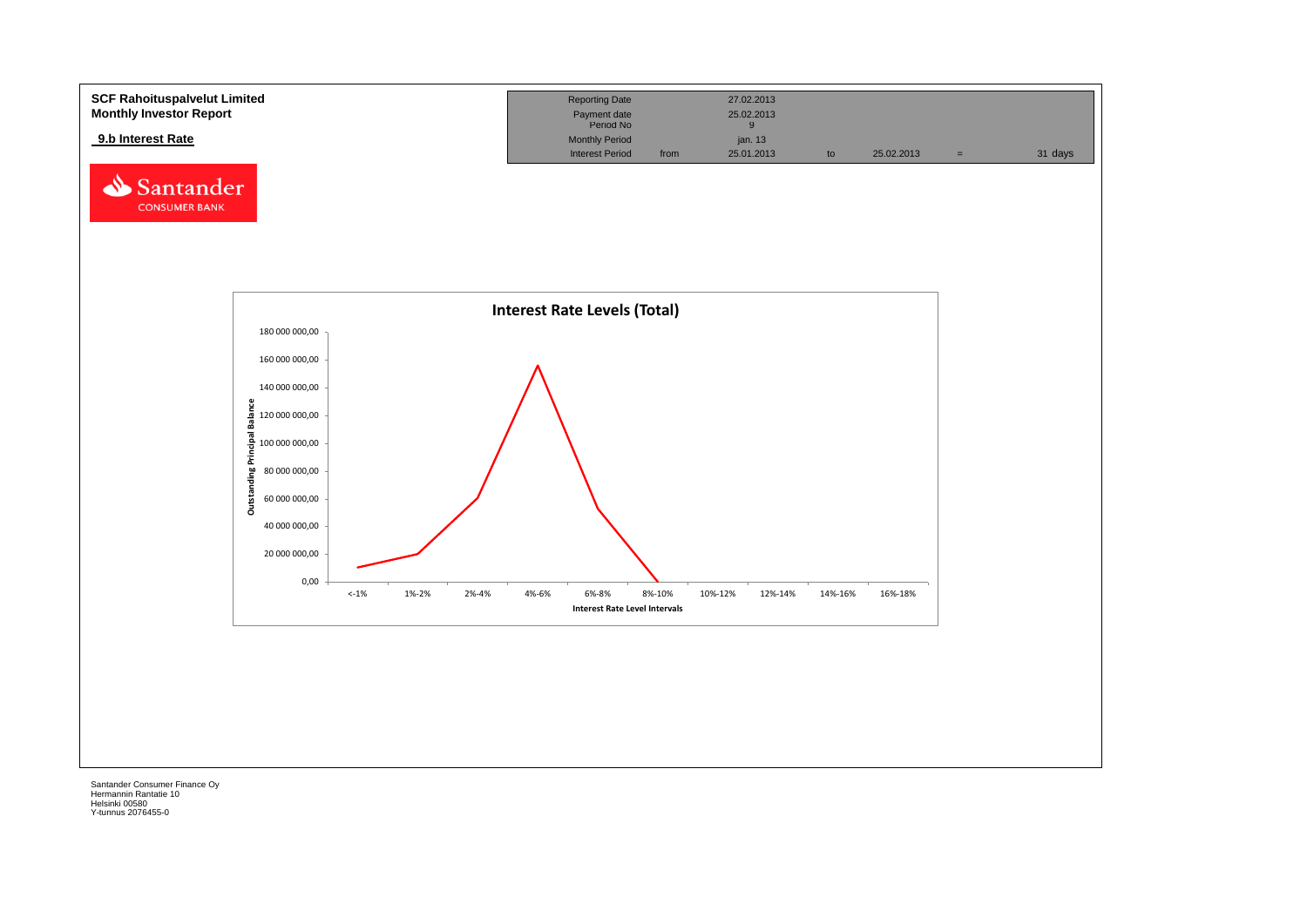| <b>SCF Rahoituspalvelut Limited</b><br><b>Monthly Investor Report</b> | <b>Reporting Date</b><br>Payment date<br>Period No |      | 27.02.2013<br>25.02.2013 |    |            |     |         |
|-----------------------------------------------------------------------|----------------------------------------------------|------|--------------------------|----|------------|-----|---------|
| 10.a Remaining Terms                                                  | <b>Monthly Period</b><br><b>Interest Period</b>    | from | ian, 13<br>25.01.2013    | to | 25.02.2013 | $=$ | 31 days |



|                     |            |            |           | <b>TOTAL</b>               |         |                              |                     |
|---------------------|------------|------------|-----------|----------------------------|---------|------------------------------|---------------------|
|                     | <b>Min</b> | <b>Max</b> | <b>No</b> | <b>Outstanding balance</b> | %       | <b>WA months to maturity</b> | <b>WA seasoning</b> |
|                     |            |            | 318       | 294 568                    | 0,10%   | 0,0                          | 43,4                |
|                     |            | 12         | 5950      | 17 138 978                 | 5,70%   | 7,7                          | 34,7                |
|                     | 13         | 24         | 9 3 0 6   | 59 898 306                 | 19,92%  | 19,5                         | 25,9                |
|                     | 25         | 36         | 9627      | 93 930 806                 | 31,24%  | 30,6                         | 23,5                |
| maturity            | 37         | 48         | 8 4 0 3   | 118 960 865                | 39,56%  | 42,8                         | 16,0                |
|                     | 49         | 60         | 628       | 10 469 298                 | 3,48%   | 49,1                         | 10,1                |
| 5                   | 61         | 72         |           |                            | 0,00%   |                              |                     |
| Months <sup>-</sup> | 73         | 84         |           |                            | 0,00%   |                              |                     |
|                     | 85         | 96         |           |                            | 0,00%   |                              |                     |
|                     | 97         | 108        |           |                            | 0,00%   |                              |                     |
|                     | 109        | 120        |           |                            | 0,00%   |                              |                     |
|                     | 121 >      |            |           |                            | 0,00%   |                              |                     |
|                     |            |            |           |                            |         |                              |                     |
|                     | Total      |            | 34 2 32   | 300 692 820                | 100,00% | 30,0                         | 22,1                |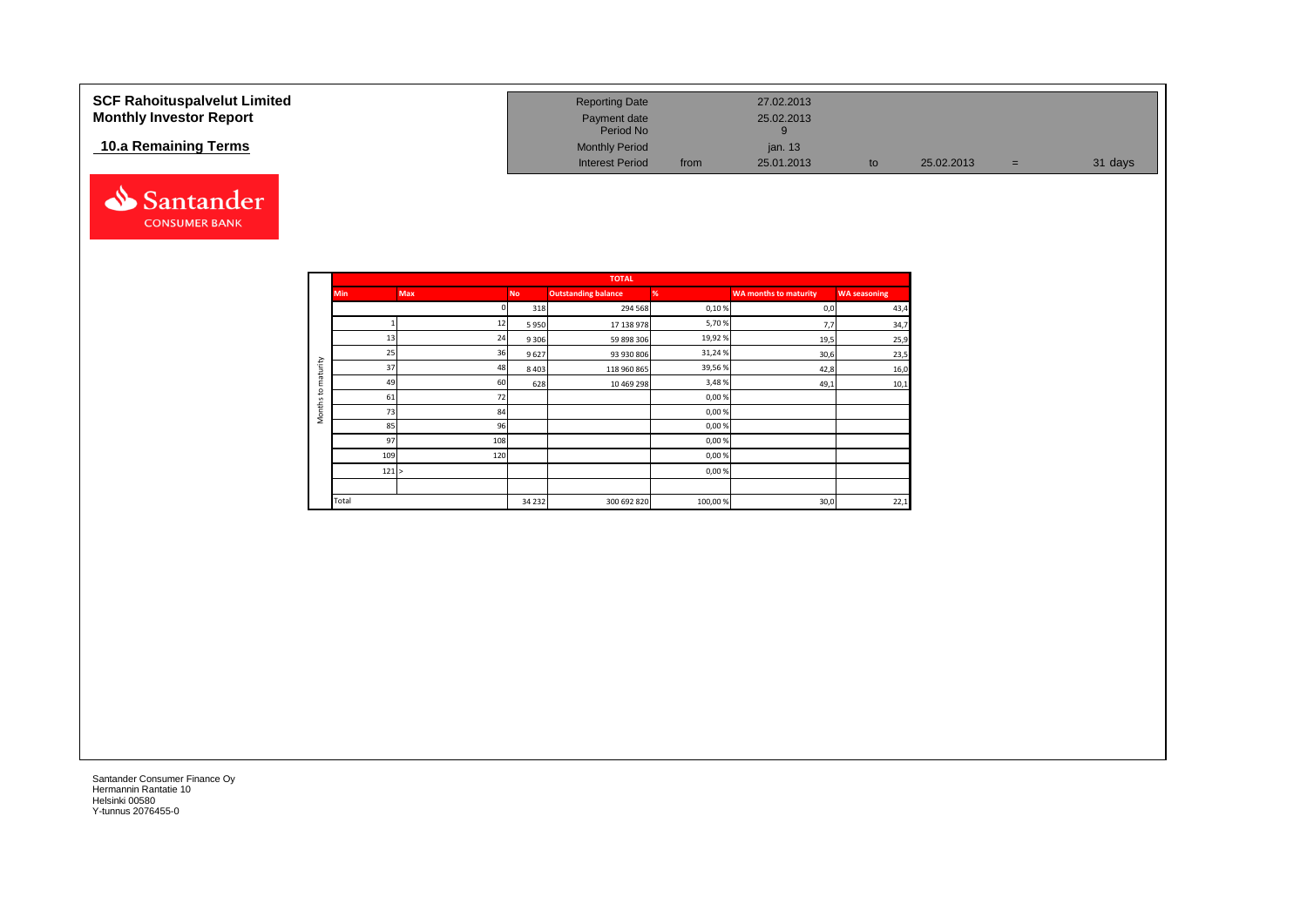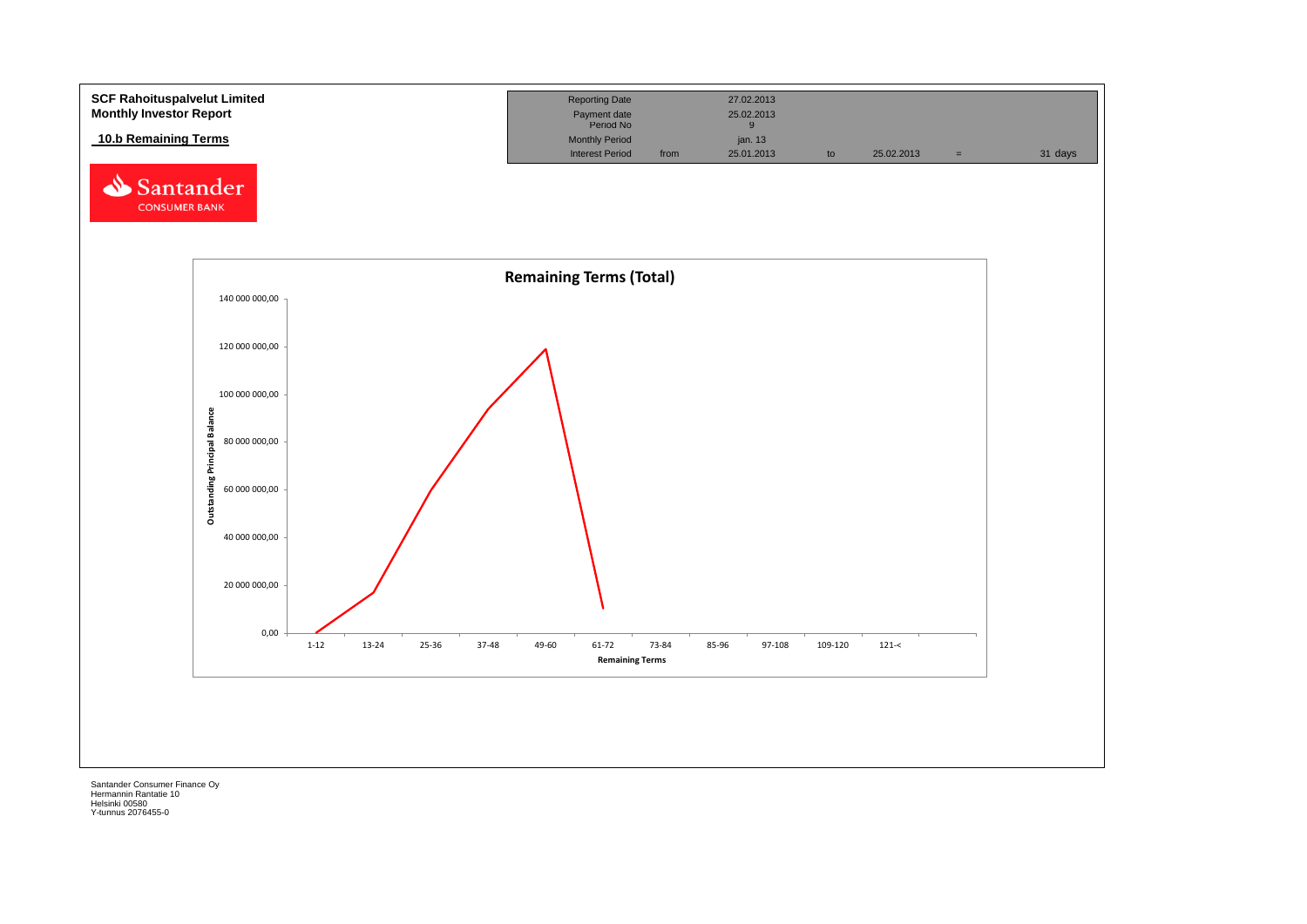| <b>SCF Rahoituspalvelut Limited</b><br><b>Monthly Investor Report</b> | <b>Reporting Date</b><br>Payment date<br>Period No |      | 27.02.2013<br>25.02.2013 |    |            |     |         |
|-----------------------------------------------------------------------|----------------------------------------------------|------|--------------------------|----|------------|-----|---------|
| 11.a Seasoning                                                        | <b>Monthly Period</b><br><b>Interest Period</b>    | from | jan. 13<br>25.01.2013    | to | 25.02.2013 | $=$ | 31 days |

|         |            |            |           | <b>TOTAL</b>               |                                    |                       |                     |
|---------|------------|------------|-----------|----------------------------|------------------------------------|-----------------------|---------------------|
|         | <b>Min</b> | <b>Max</b> | <b>No</b> | <b>Outstanding balance</b> | % of Outstanding<br><b>Balance</b> | WA months to maturity | <b>WA seasoning</b> |
|         |            |            | 4056      | 47 672 355                 | 15,85 %                            | 41,0                  | 10,8                |
| 老       | 13         | 24         | 16 5 17   | 162 679 656                | 54,10%                             | 35,1                  | 17,8                |
| C<br>-O | 25         | 36         | 9 3 0 4   | 68 814 172                 | 22,89%                             | 26,0                  | 29,3                |
| v       | 37         | 48         | 3 1 3 9   | 16 391 203                 | 5,45 %                             | 16,9                  | 41,0                |
|         | 49         | 60         | 1 1 9 4   | 5 037 407                  | 1,68%                              | 7.7                   | 53,1                |
| c<br>Σ  | 61         |            | າາ<br>22  | 98 0 27                    | 0,03%                              | 16,9                  | 62,4                |
|         | 73         | 84         |           |                            |                                    |                       |                     |
|         | 85         | 96         |           |                            |                                    |                       |                     |
|         |            |            |           |                            |                                    |                       |                     |
|         |            |            | 34 2 32   | 300 692 820                | 100 %                              | 23,9                  | 35,7                |

Santander **CONSUMER BANK**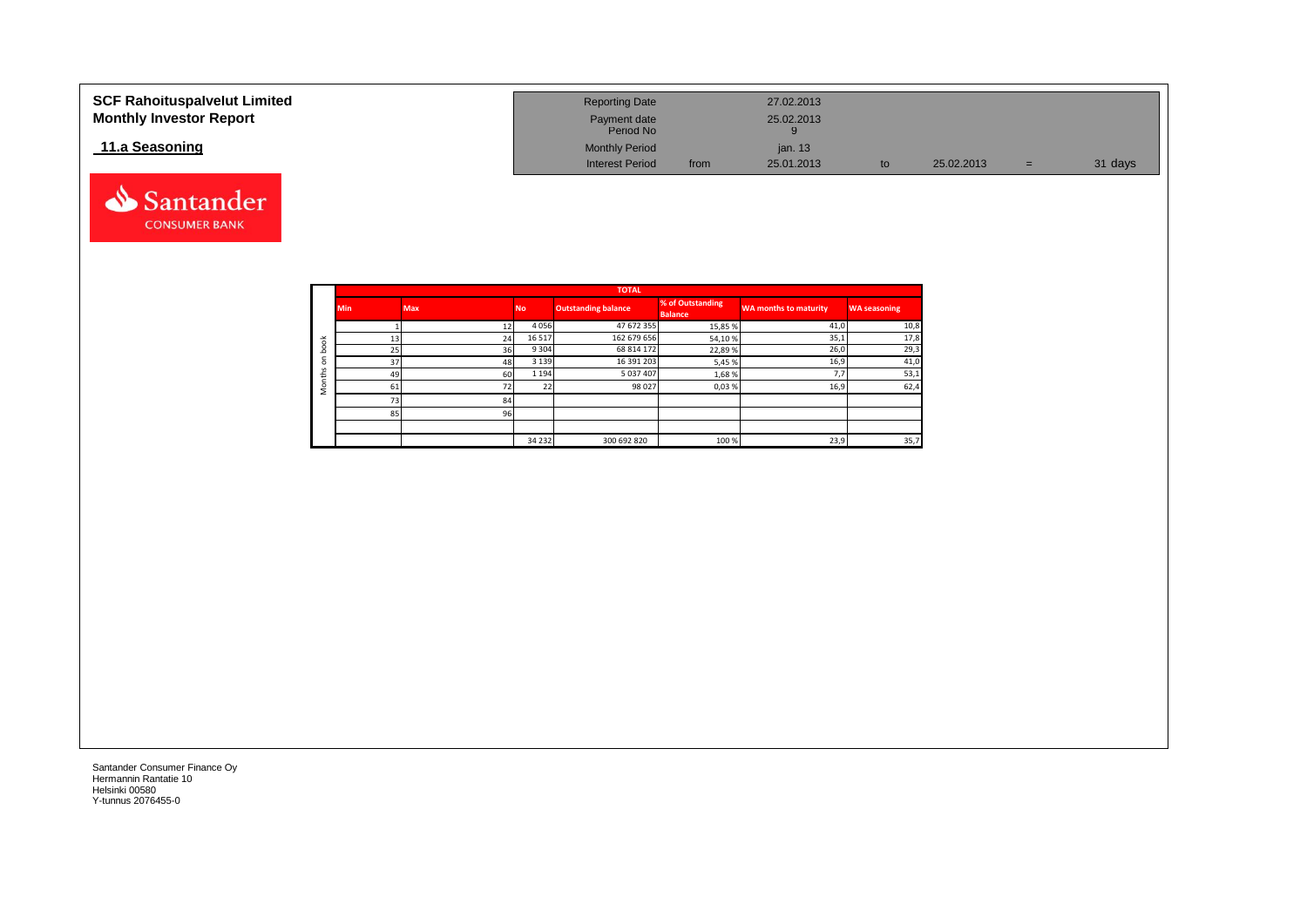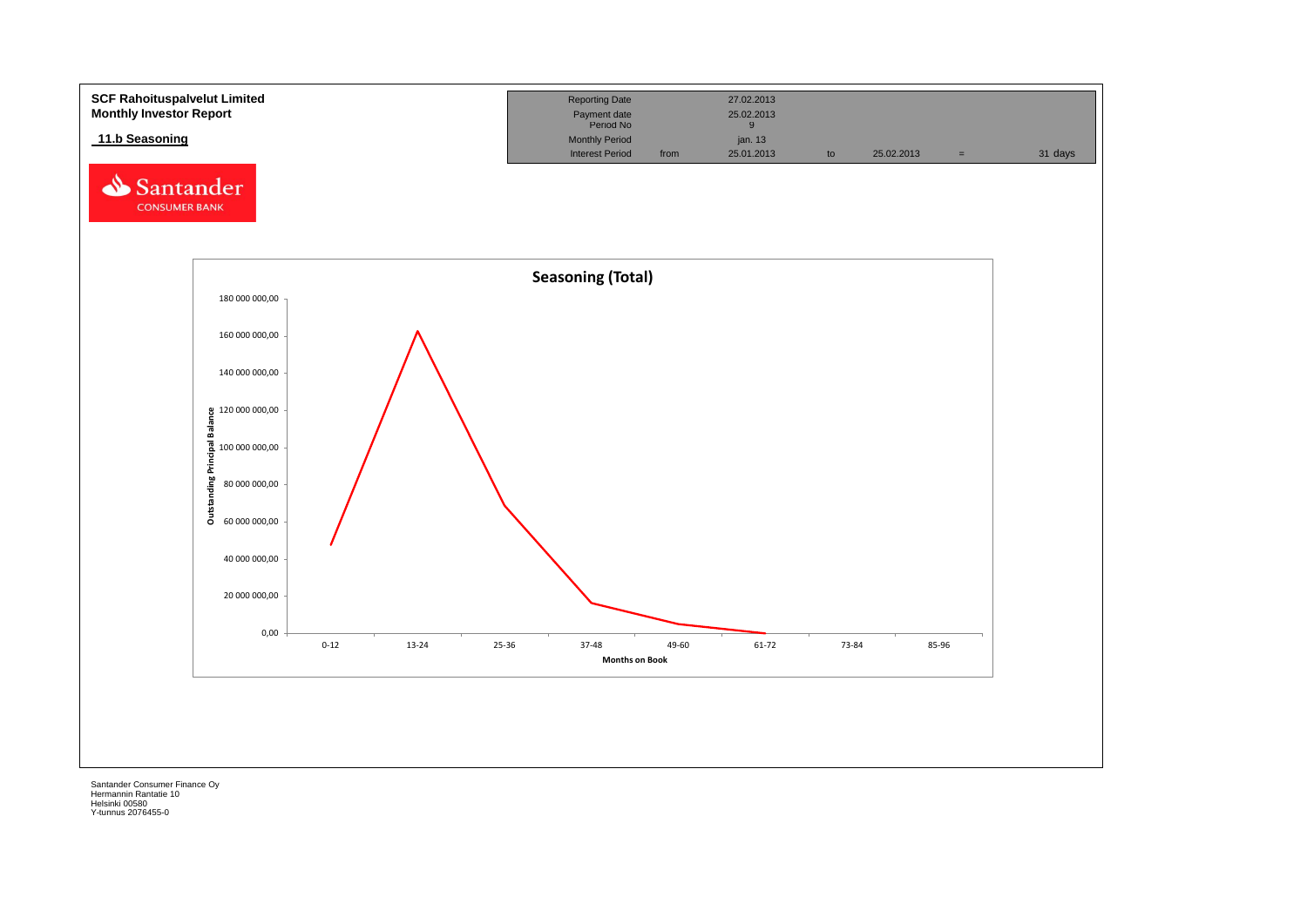| <b>SCF Rahoituspalvelut Limited</b><br><b>Monthly Investor Report</b> | <b>Reporting Date</b><br>Payment date<br>Period No |      | 27.02.2013<br>25.02.2013 |            |     |         |
|-----------------------------------------------------------------------|----------------------------------------------------|------|--------------------------|------------|-----|---------|
| 13.a Balloon Ioans                                                    | <b>Monthly Period</b>                              |      | jan. 13                  |            |     |         |
|                                                                       | <b>Interest Period</b>                             | from | 25.01.2013               | 25.02.2013 | $=$ | 31 days |



Santander **CONSUMER BANK**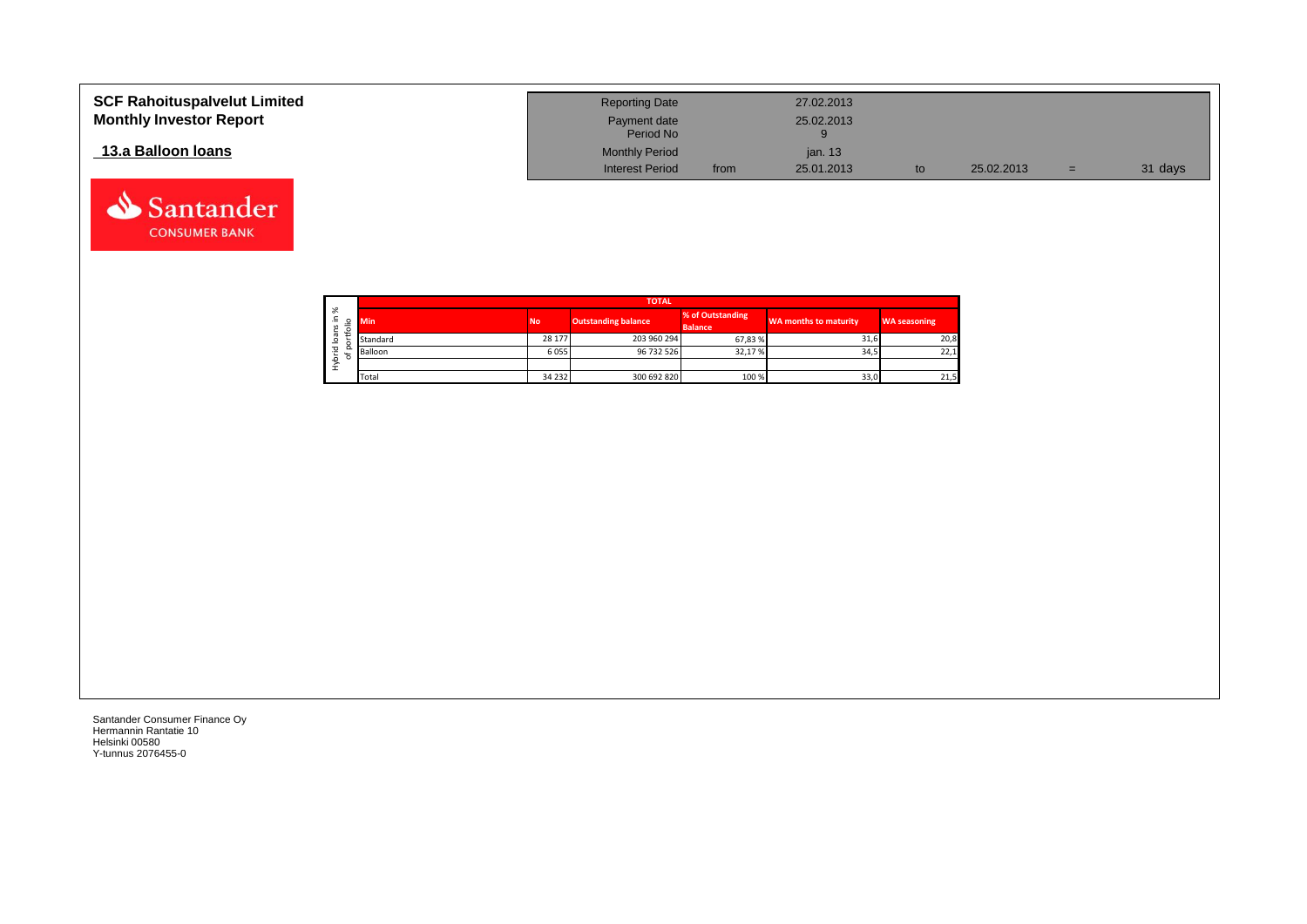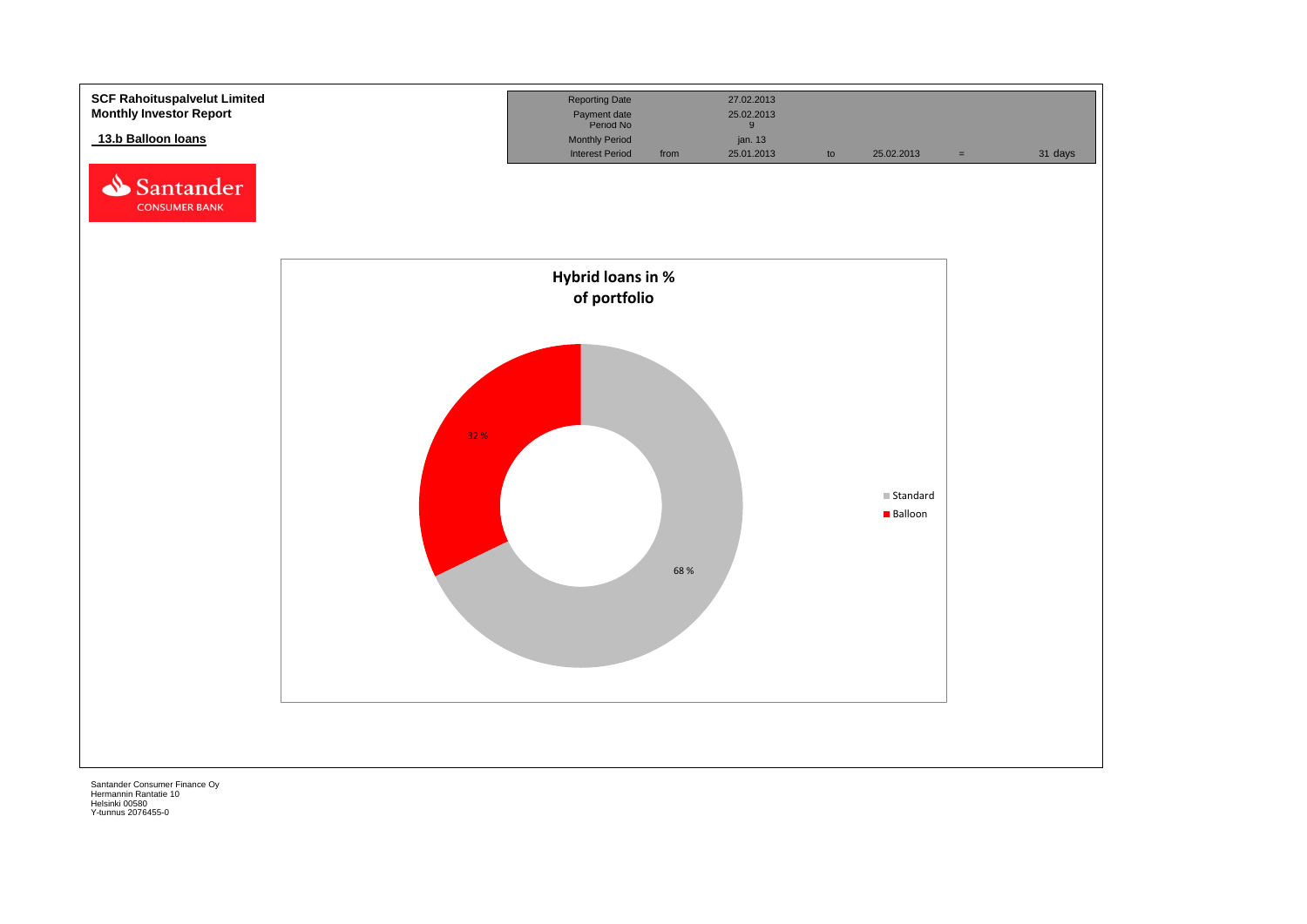| <b>SCF Rahoituspalvelut Limited</b> | <b>Reporting Date</b>     |      | 27.02.2013 |            |     |         |
|-------------------------------------|---------------------------|------|------------|------------|-----|---------|
| <b>Monthly Investor Report</b>      | Payment date<br>Period No |      | 25.02.2013 |            |     |         |
| 14.a # loans per borrower           | <b>Monthly Period</b>     |      | jan. $13$  |            |     |         |
|                                     | <b>Interest Period</b>    | from | 25.01.2013 | 25.02.2013 | $=$ | 31 days |



|          |                              | <b>TOTAL</b>                   |                            |          |
|----------|------------------------------|--------------------------------|----------------------------|----------|
|          | <b>Total number of loans</b> | <b>Total number of debtors</b> | <b>Outstanding balance</b> | %        |
|          |                              | 33 672                         | 293 632 452                | 97,7%    |
|          |                              | 257                            | 6 377 088                  | 2,1%     |
| ৯<br>row |                              | 13                             | 669 910                    | 0,2%     |
| bor      |                              |                                | 13 370                     | 0,0%     |
| per      |                              |                                |                            |          |
|          |                              |                                |                            |          |
| #loans   |                              |                                |                            |          |
|          |                              |                                |                            |          |
|          |                              |                                |                            |          |
|          |                              |                                |                            |          |
|          | Total                        | 33 943                         | 300 692 820                | 100,00 % |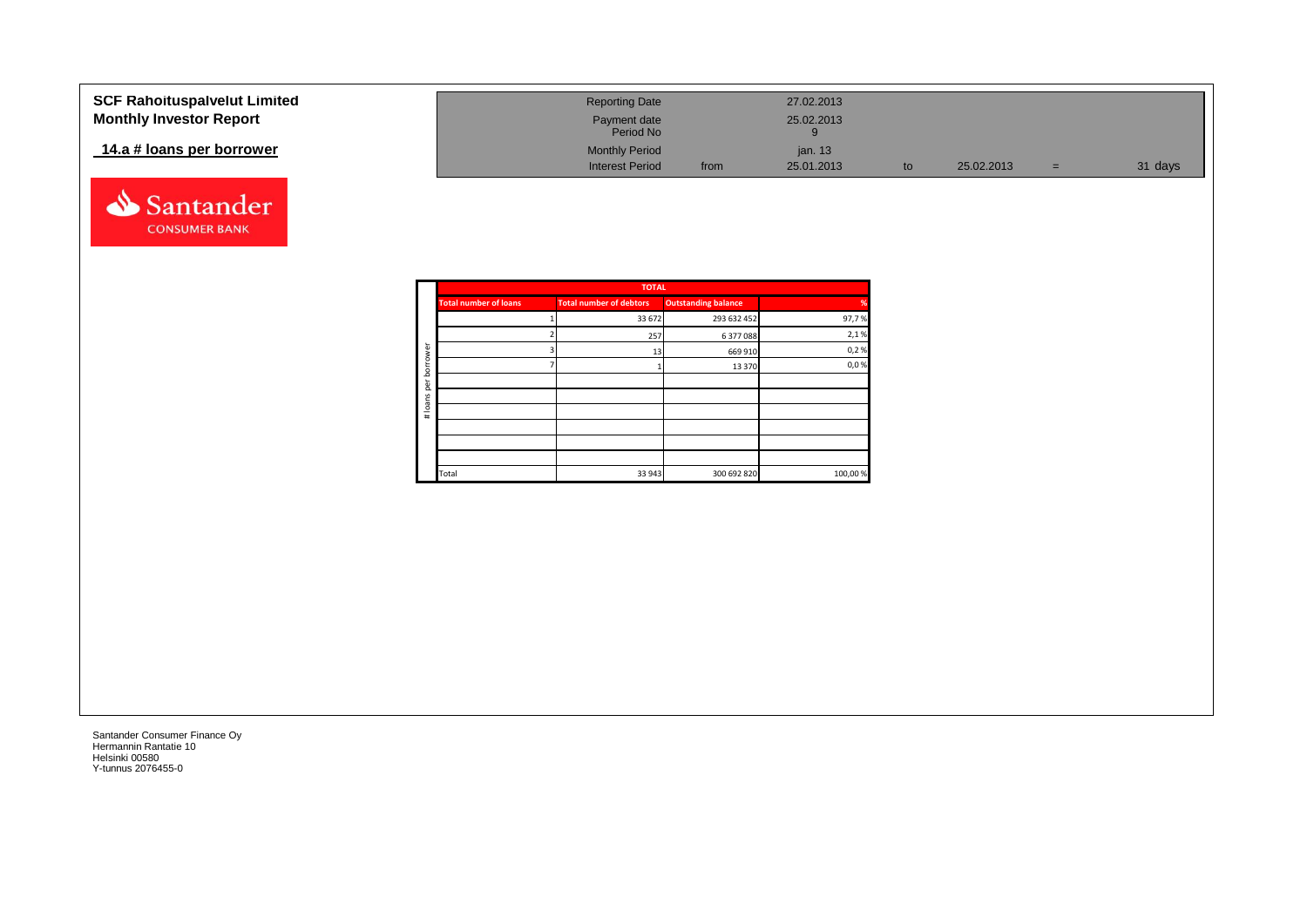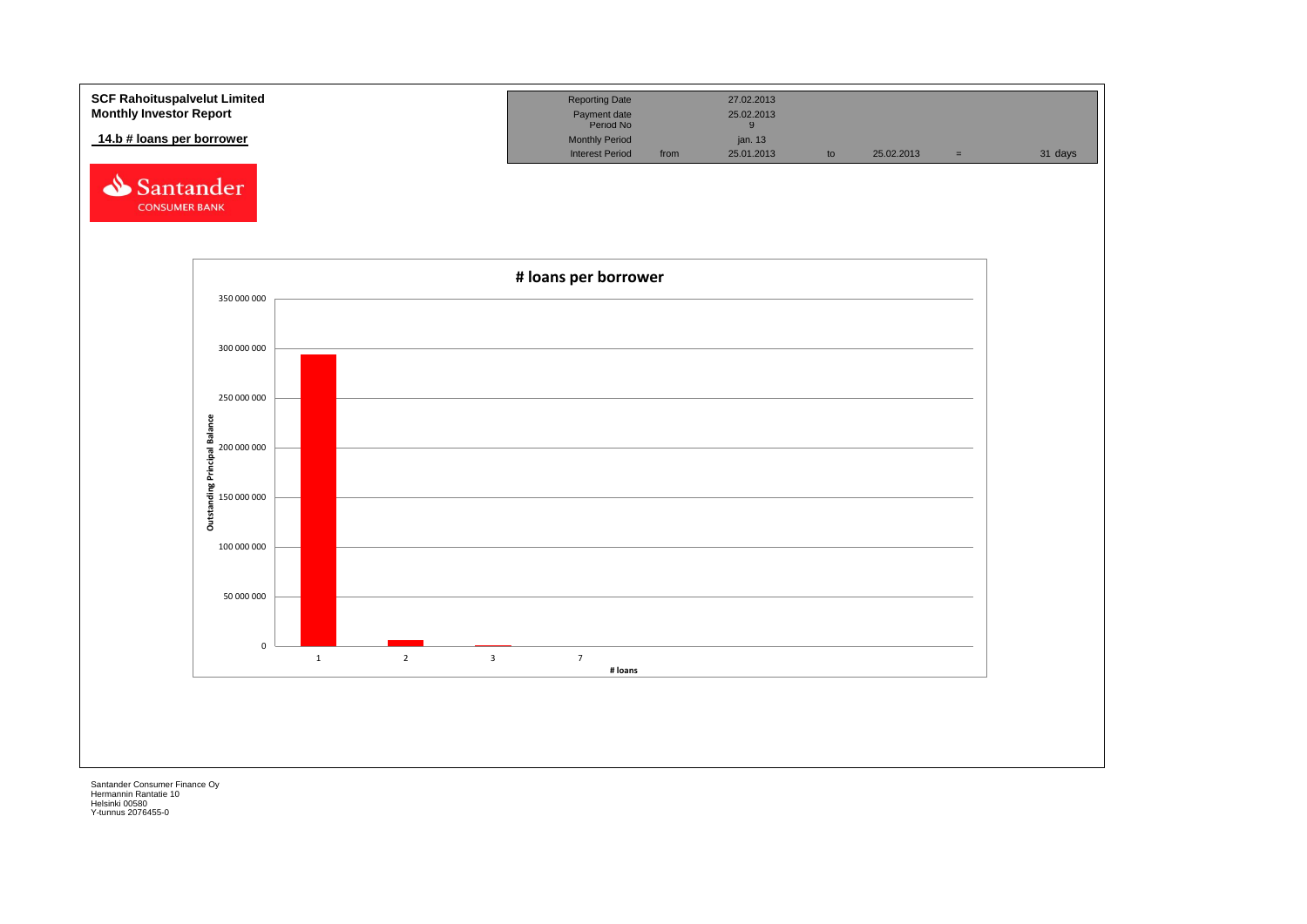| <b>SCF Rahoituspalvelut Limited</b> | <b>Reporting Date</b>     |      | 27.02.2013 |            |     |         |
|-------------------------------------|---------------------------|------|------------|------------|-----|---------|
| <b>Monthly Investor Report</b>      | Payment date<br>Period No |      | 25.02.2013 |            |     |         |
| 15.a Amortization Profile           | <b>Monthly Period</b>     |      | jan. 13    |            |     |         |
|                                     | <b>Interest Period</b>    | from | 25.01.2013 | 25.02.2013 | $=$ | 31 days |



|         | <b>TOTAL</b>  |                        |                        |                     |                 |        |            |  |  |
|---------|---------------|------------------------|------------------------|---------------------|-----------------|--------|------------|--|--|
|         | <b>Period</b> | <b>Opening Balance</b> | <b>Closing Balance</b> | <b>Amortization</b> | <b>Interest</b> | Yield  | Percentage |  |  |
|         |               |                        |                        |                     |                 |        |            |  |  |
|         |               | 300 692 820            | 290 597 634            | 10 095 186          | 1 2 1 8 2 3 6   | 4,86%  | 96,64%     |  |  |
|         |               | 290 597 634            | 280 604 613            | 9 9 9 3 0 2 1       | 1 177 728       | 4,86 % | 93,32%     |  |  |
|         |               | 280 604 613            | 270 750 197            | 9854415             | 1 137 605       | 4,86 % | 90,04%     |  |  |
|         |               | 270 750 197            | 260 995 319            | 9754878             | 1 0 98 206      | 4,87%  | 86,80%     |  |  |
|         |               | 260 995 319            | 251 355 220            | 9 640 100           | 1059229         | 4,87%  | 83,59%     |  |  |
|         |               | 251 355 220            | 241 743 936            | 9611284             | 1020583         | 4,87%  | 80,40%     |  |  |
|         |               | 241 743 936            | 232 554 181            | 9 189 755           | 982 055         | 4,87%  | 77,34%     |  |  |
|         |               | 232 554 181            | 223 371 333            | 9 182 848           | 945 428         | 4,88%  | 74,29%     |  |  |
| profile |               | 223 371 333            | 214 386 021            | 8 9 8 5 3 1 2       | 908 682         | 4,88%  | 71,30%     |  |  |
|         | 10            | 214 386 021            | 205 553 341            | 8832680             | 872 832         | 4,89%  | 68,36%     |  |  |
|         | 11            | 205 553 341            | 196 906 952            | 8 6 4 6 3 8 9       | 837 718         | 4,89%  | 65,48%     |  |  |
|         | 12            | 196 906 952            | 188 264 774            | 8 642 178           | 803 594         | 4,90%  | 62,61%     |  |  |
|         | 13            | 188 264 774            | 179 631 854            | 8632920             | 769 676         | 4,91%  | 59,74%     |  |  |
|         | 14            | 179 631 854            | 171 317 208            | 8 3 1 4 6 4 5       | 736 116         | 4,92%  | 56,97%     |  |  |
|         | 15            | 171 317 208            | 162 896 685            | 8 4 2 0 5 2 4       | 703 742         | 4,93%  | 54,17%     |  |  |
|         | 16            | 162 896 685            | 154 664 342            | 8 2 3 2 3 4 2       | 671 028         | 4,94%  | 51,44%     |  |  |
|         | 17            | 154 664 342            | 146 437 875            | 8 2 2 6 4 6 7       | 639 131         | 4,96 % | 48,70%     |  |  |
|         | 18            | 146 437 875            | 138 489 988            | 7947887             | 607 143         | 4,98%  | 46,06%     |  |  |
|         | 19            | 138 489 988            | 130 937 867            | 7 5 5 2 1 2 1       | 576 413         | 4,99%  | 43,55%     |  |  |
|         | 20            | 130 937 867            | 123 437 866            | 7 500 001           | 546 568         | 5,01%  | 41,05%     |  |  |
|         |               |                        |                        |                     |                 |        |            |  |  |
|         |               |                        |                        |                     |                 |        |            |  |  |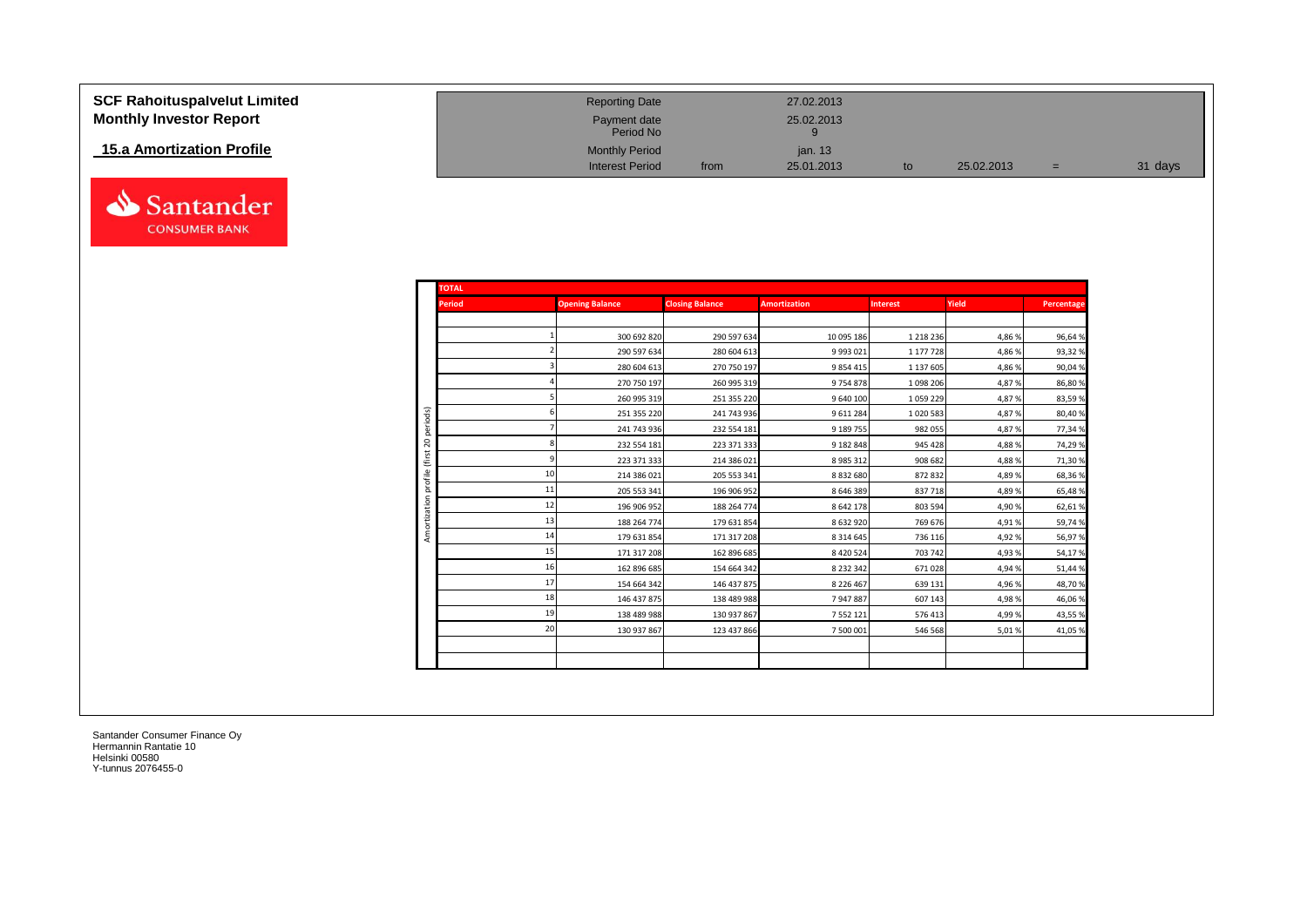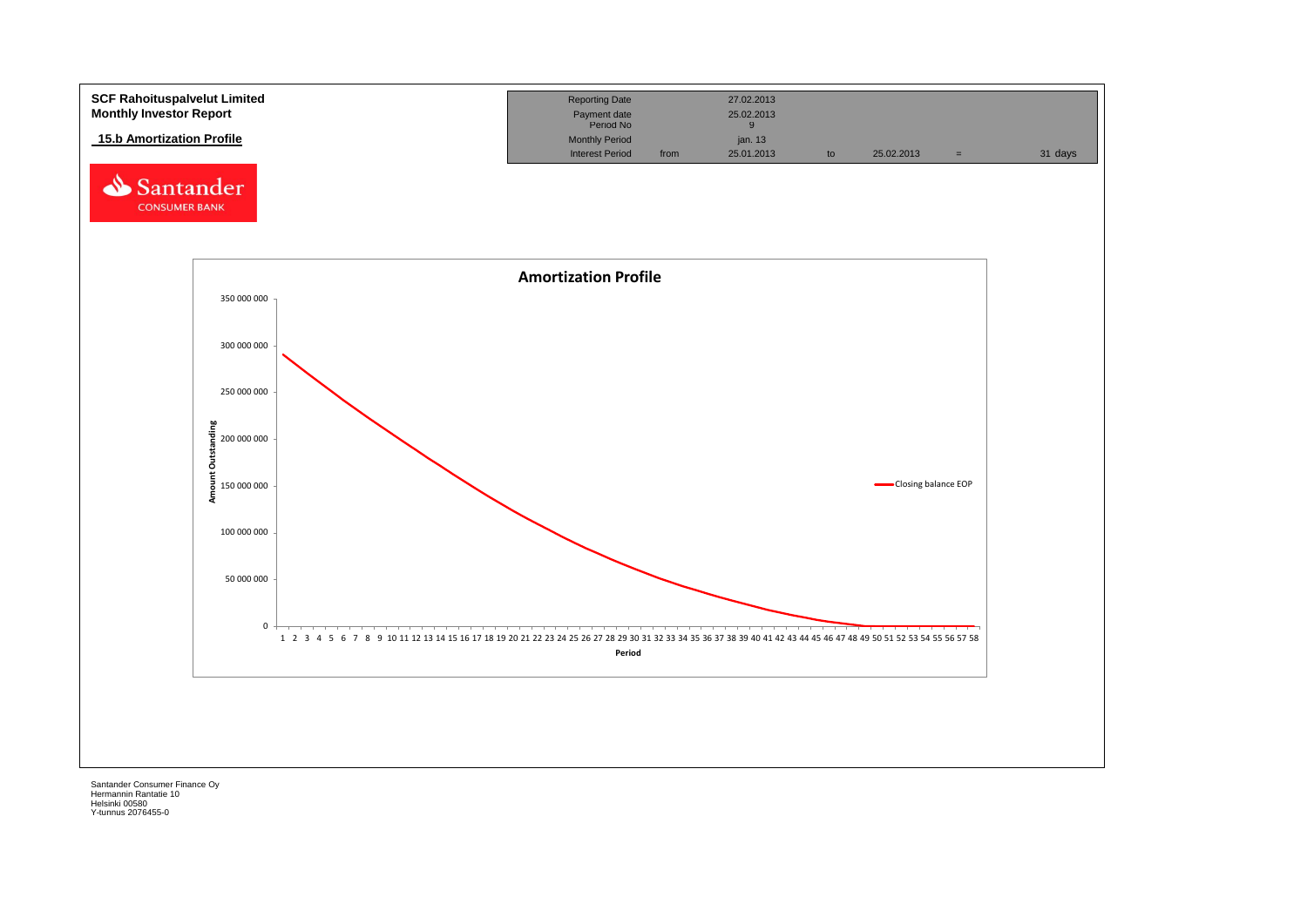| 16.a Payment Holidays             |                               |           | <b>Reporting Date</b><br>Payment date<br>Period No<br><b>Monthly Period</b> |                        | 27.02.2013<br>25.02.2013<br>9<br>jan. 13 |    |            |     |         |
|-----------------------------------|-------------------------------|-----------|-----------------------------------------------------------------------------|------------------------|------------------------------------------|----|------------|-----|---------|
|                                   |                               |           | <b>Interest Period</b>                                                      | from                   | 25.01.2013                               | to | 25.02.2013 | $=$ | 31 days |
| Santander<br><b>CONSUMER BANK</b> |                               |           |                                                                             |                        |                                          |    |            |     |         |
|                                   |                               |           |                                                                             |                        |                                          |    |            |     |         |
|                                   | <b>TOTAL</b><br><b>Period</b> |           | No of cont Number of periods granted                                        | <b>Sum of Payments</b> |                                          |    |            |     |         |
|                                   | 201 205                       | 181       | 248                                                                         | 2 124 992              |                                          |    |            |     |         |
|                                   | 201 206                       | 154       | 227                                                                         | 1 603 234              |                                          |    |            |     |         |
|                                   | 201 207                       | 157       | 230                                                                         | 2 0 2 1 9 3 7          |                                          |    |            |     |         |
|                                   | $\overline{201}$ 208          | 131       | 175                                                                         | 1 5 2 5 9 9 9          |                                          |    |            |     |         |
|                                   | 201 209                       | 108       | 153                                                                         | 1 0 8 2 6 7 6          |                                          |    |            |     |         |
|                                   | 201 210                       | 87        | 135                                                                         | 977 336                |                                          |    |            |     |         |
|                                   | 201 211<br>201 212            | 87<br>138 | 131<br>171                                                                  | 930 795<br>1 286 755   |                                          |    |            |     |         |
| Paymet Holiday                    |                               |           |                                                                             |                        |                                          |    |            |     |         |
|                                   |                               |           |                                                                             |                        |                                          |    |            |     |         |
|                                   |                               |           |                                                                             |                        |                                          |    |            |     |         |
|                                   |                               |           |                                                                             |                        |                                          |    |            |     |         |
|                                   |                               |           |                                                                             |                        |                                          |    |            |     |         |
|                                   |                               |           |                                                                             |                        |                                          |    |            |     |         |
|                                   |                               |           |                                                                             |                        |                                          |    |            |     |         |
|                                   |                               |           |                                                                             |                        |                                          |    |            |     |         |
|                                   |                               |           |                                                                             |                        |                                          |    |            |     |         |
|                                   |                               |           |                                                                             |                        |                                          |    |            |     |         |
|                                   | Total                         | 1043      | 1470                                                                        | 11 553 723             |                                          |    |            |     |         |
|                                   |                               |           |                                                                             |                        |                                          |    |            |     |         |
|                                   |                               |           |                                                                             |                        |                                          |    |            |     |         |
|                                   |                               |           |                                                                             |                        |                                          |    |            |     |         |
|                                   |                               |           |                                                                             |                        |                                          |    |            |     |         |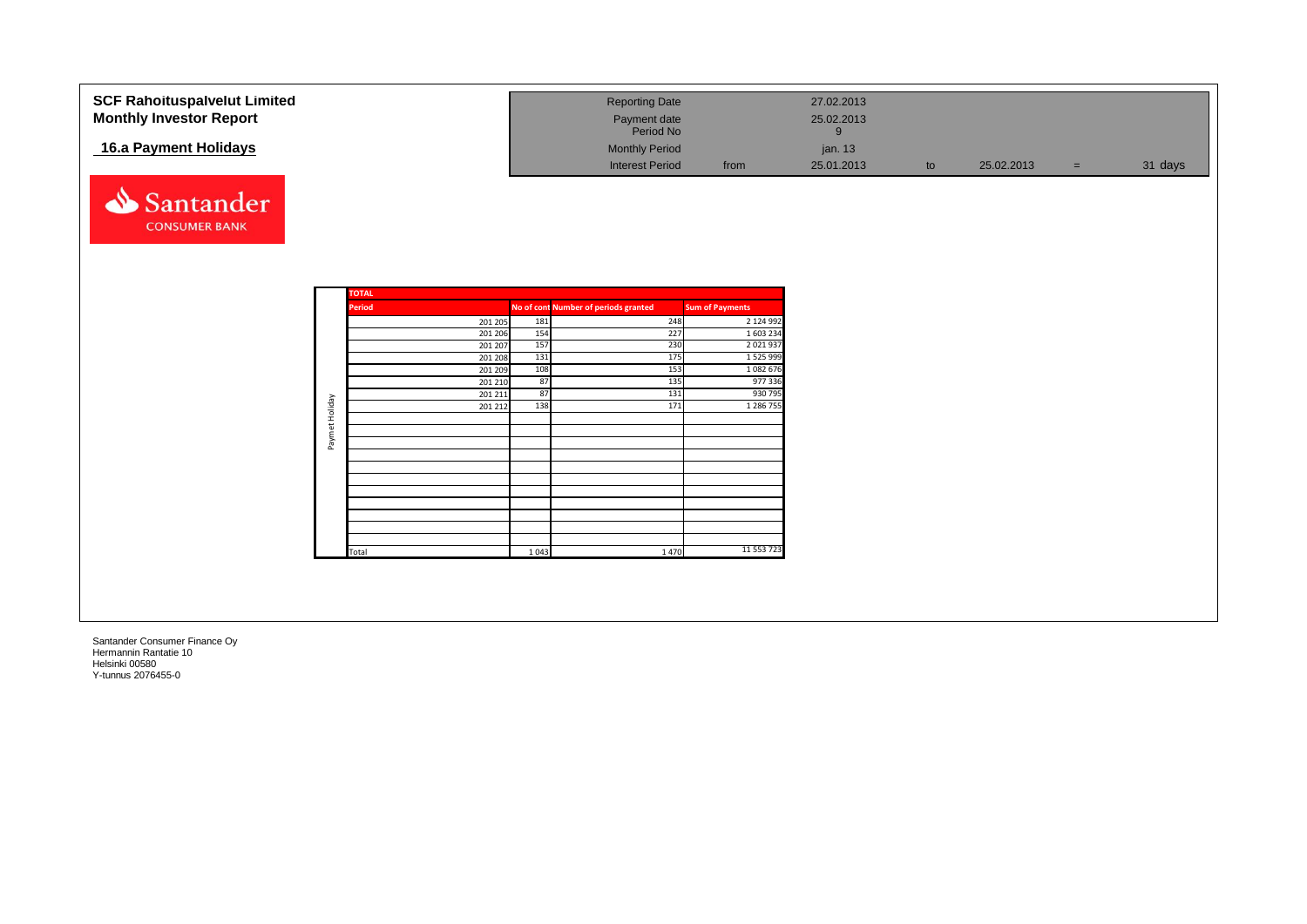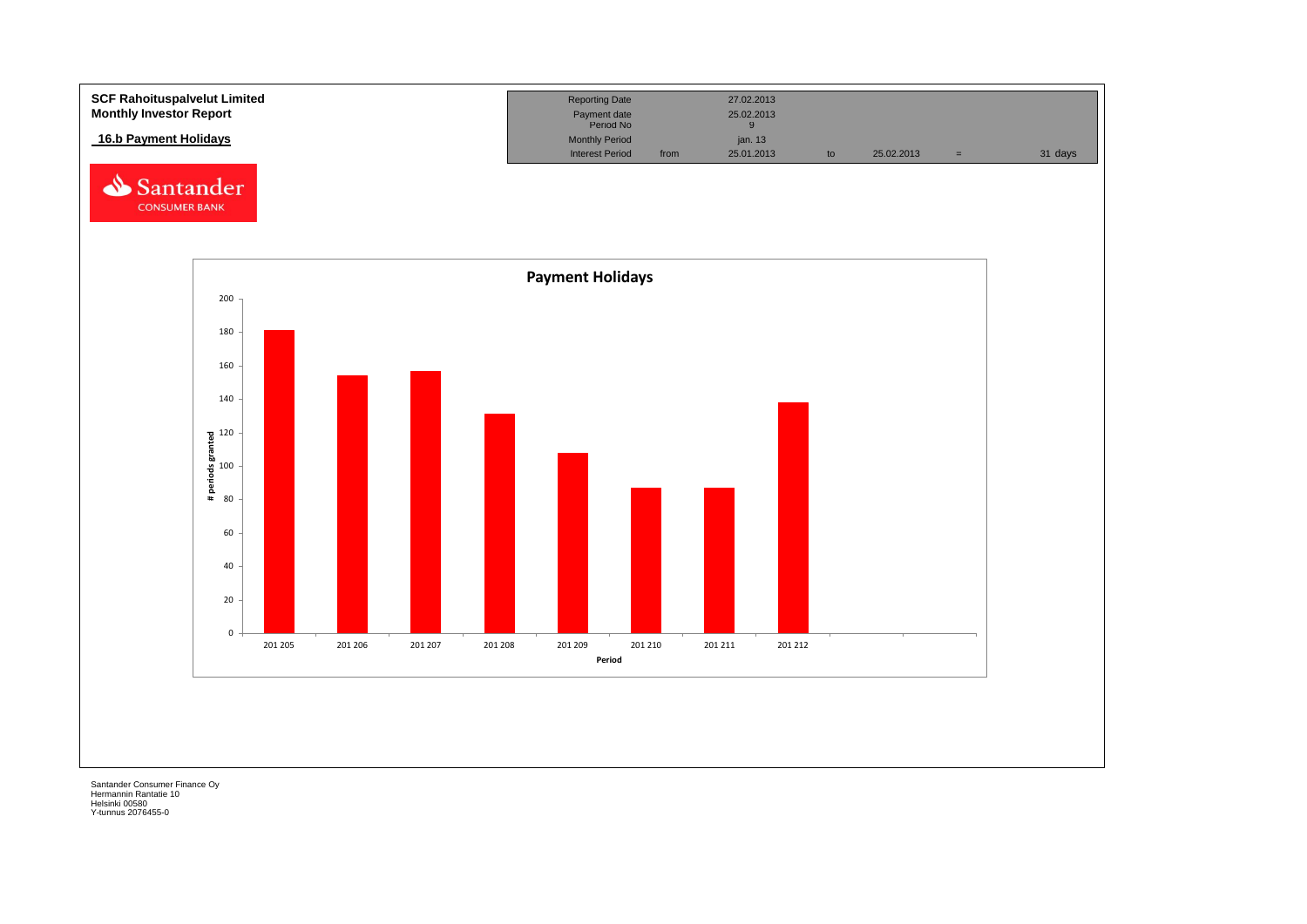| <b>SCF Rahoituspalvelut Limited</b><br><b>Monthly Investor Report</b> |              |              |                  |                            | <b>Reporting Date</b><br>Payment date<br>Period No |      | 27.02.2013<br>25.02.2013   |    |            |     |         |
|-----------------------------------------------------------------------|--------------|--------------|------------------|----------------------------|----------------------------------------------------|------|----------------------------|----|------------|-----|---------|
| 17.a Restructured Loans                                               |              |              |                  |                            | <b>Monthly Period</b><br><b>Interest Period</b>    | from | 9<br>jan. 13<br>25.01.2013 | to | 25.02.2013 | $=$ | 31 days |
| Santander<br><b>CONSUMER BANK</b>                                     |              |              |                  |                            |                                                    |      |                            |    |            |     |         |
|                                                                       |              | <b>TOTAL</b> |                  |                            |                                                    |      |                            |    |            |     |         |
|                                                                       |              | Period       |                  | <b>No</b>                  | <b>Outstanding Balance</b>                         |      |                            |    |            |     |         |
|                                                                       |              |              | 201205<br>201206 | $\Omega$<br>$\Omega$       |                                                    |      |                            |    |            |     |         |
|                                                                       |              |              | 201207           | $\overline{0}$             |                                                    |      |                            |    |            |     |         |
|                                                                       |              |              | 201208           | $\mathbf 0$                |                                                    |      |                            |    |            |     |         |
|                                                                       |              |              | 201209<br>201210 | $\mathbf 0$<br>$\mathbf 0$ |                                                    |      |                            |    |            |     |         |
|                                                                       |              |              | 201211           | $\mathbf 0$                |                                                    |      |                            |    |            |     |         |
|                                                                       |              |              | 201212           | $\Omega$                   |                                                    |      |                            |    |            |     |         |
|                                                                       | Restructured |              |                  |                            |                                                    |      |                            |    |            |     |         |
|                                                                       |              |              |                  |                            |                                                    |      |                            |    |            |     |         |
|                                                                       |              |              |                  |                            |                                                    |      |                            |    |            |     |         |
|                                                                       |              |              |                  |                            |                                                    |      |                            |    |            |     |         |
|                                                                       |              |              |                  |                            |                                                    |      |                            |    |            |     |         |
|                                                                       |              |              |                  |                            |                                                    |      |                            |    |            |     |         |
|                                                                       |              |              |                  |                            |                                                    |      |                            |    |            |     |         |
|                                                                       |              |              |                  |                            |                                                    |      |                            |    |            |     |         |
|                                                                       |              |              |                  |                            |                                                    |      |                            |    |            |     |         |
|                                                                       |              | Total        |                  | $\mathbf 0$                | $\sim$                                             |      |                            |    |            |     |         |
|                                                                       |              |              |                  |                            |                                                    |      |                            |    |            |     |         |
|                                                                       |              |              |                  |                            |                                                    |      |                            |    |            |     |         |
|                                                                       |              |              |                  |                            |                                                    |      |                            |    |            |     |         |
|                                                                       |              |              |                  |                            |                                                    |      |                            |    |            |     |         |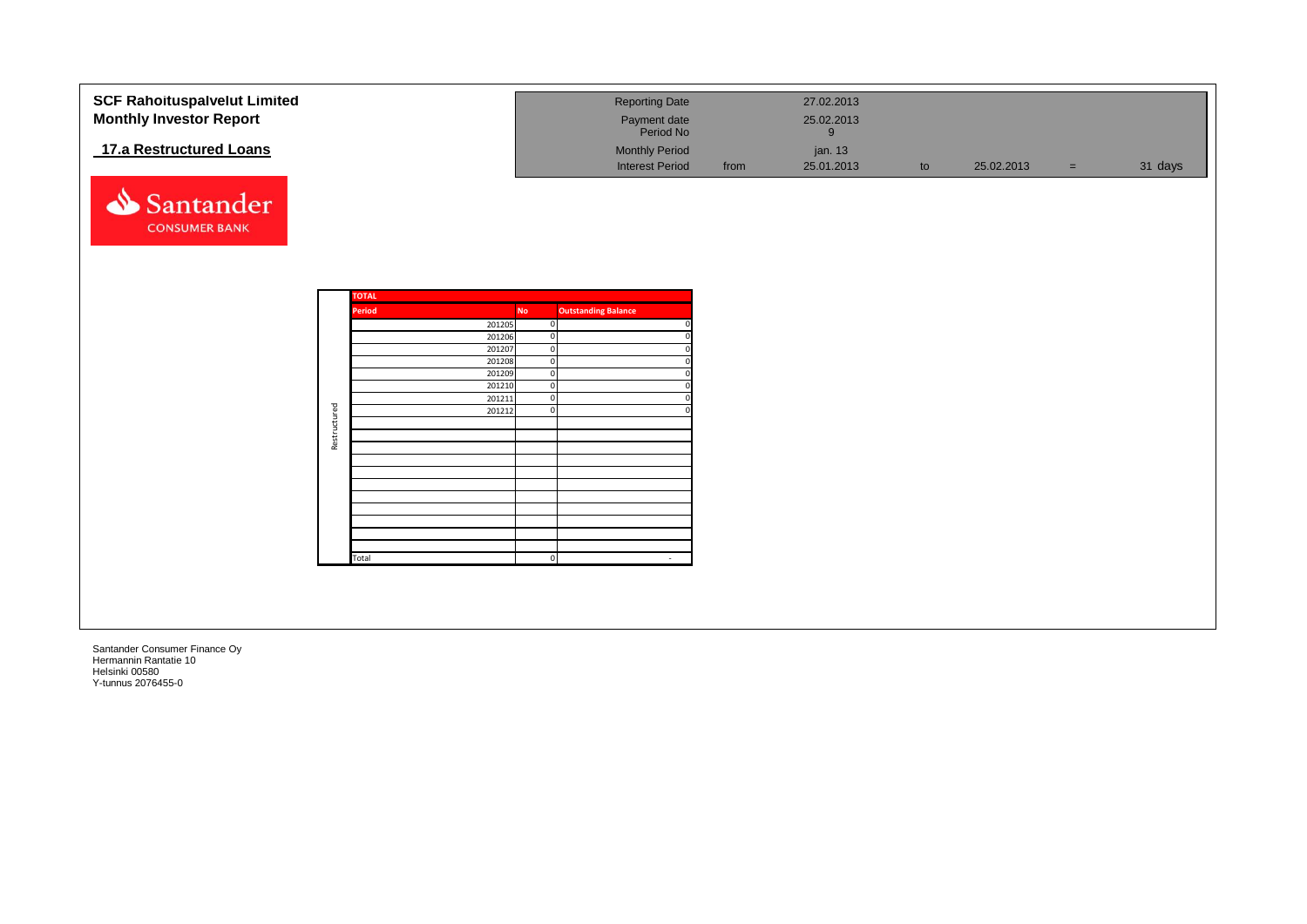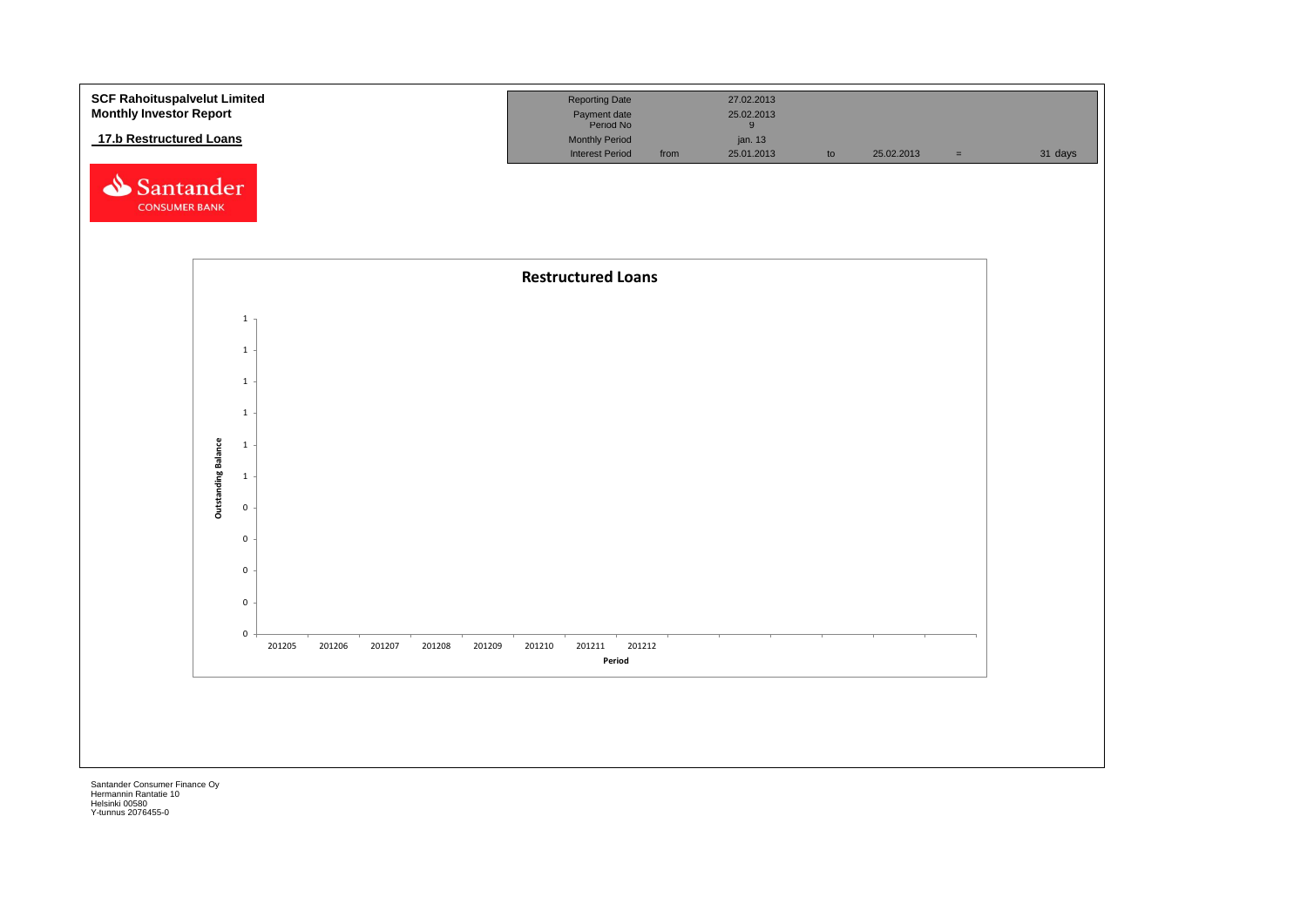| <b>SCF Rahoituspalvelut Limited</b> | <b>Reporting Date</b>     |      | 27.02.2013 |            |   |         |
|-------------------------------------|---------------------------|------|------------|------------|---|---------|
| <b>Monthly Investor Report</b>      | Payment date<br>Period No |      | 25.02.2013 |            |   |         |
| 18. Defaults, recoveries and loss   | <b>Monthly Period</b>     |      | ian, 13    |            |   |         |
|                                     | <b>Interest Period</b>    | from | 25.01.2013 | 25.02.2013 | = | 31 days |



|                        |                                 | <b>Recovery</b><br>Quarter |                   | 2012 3                    |      |                   | 20124                     |         |
|------------------------|---------------------------------|----------------------------|-------------------|---------------------------|------|-------------------|---------------------------|---------|
| <b>Default Quarter</b> | <b>Default</b><br><b>Amount</b> | No Of Loans                | <b>Recoveries</b> | Cum.<br><b>Recoveries</b> | Loss | <b>Recoveries</b> | Cum.<br><b>Recoveries</b> | Loss    |
| 2012 03                | 263 458                         | 23                         |                   |                           |      | 128 273           | 128 273                   | 135 184 |
| 2012 04                | 356 966                         | 15                         |                   |                           |      | 93 797            | 93 797                    | 263 168 |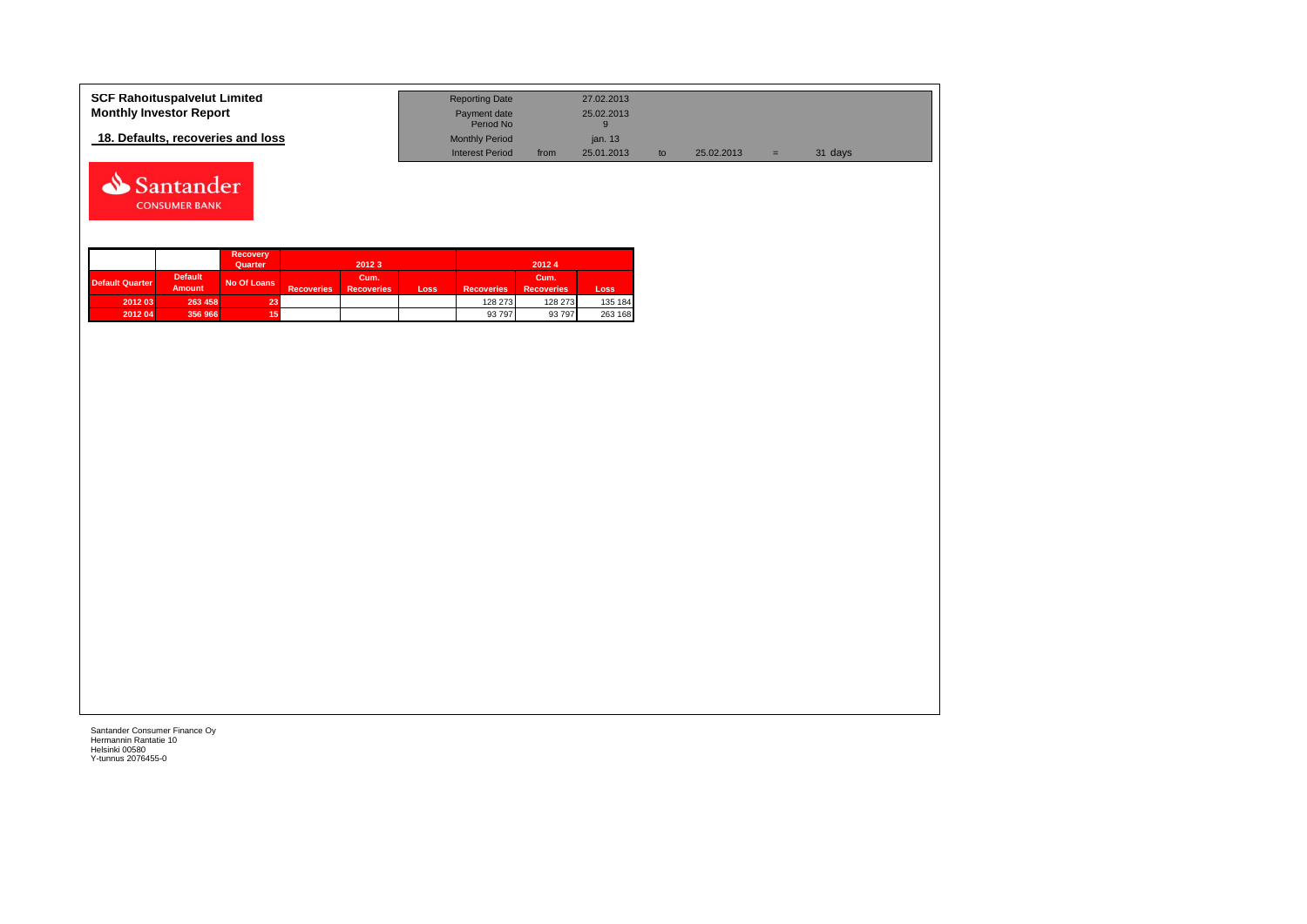| <b>SCF Rahoituspalvelut Limited</b><br><b>Monthly Investor Report</b> |           | <b>Reporting Date</b><br>Payment date           |            | 27.02.2013<br>25.02.2013 |    |            |     |         |
|-----------------------------------------------------------------------|-----------|-------------------------------------------------|------------|--------------------------|----|------------|-----|---------|
|                                                                       |           | Period No                                       |            | 9                        |    |            |     |         |
| 19. Priority of Payments                                              |           | <b>Monthly Period</b><br><b>Interest Period</b> | from       | jan. 13<br>25.01.2013    | to | 25.02.2013 | $=$ | 31 days |
| Santander<br><b>CONSUMER BANK</b>                                     |           |                                                 |            |                          |    |            |     |         |
| <b>Purchaser Priority of Payments</b>                                 |           |                                                 |            |                          |    |            |     |         |
| Purchaser Available Distribution Amount                               | $\ddot{}$ | 20 866 950,24 EUR                               |            |                          |    |            |     |         |
| Senior Expenses                                                       |           | 18 156,67 EUR                                   |            |                          |    |            |     |         |
| Servicing Fee                                                         |           | 157 548,25 EUR                                  |            |                          |    |            |     |         |
| Interest on Loan to Issuer                                            |           | 1 470 941,32 EUR                                |            |                          |    |            |     |         |
| Principal on Loan to Issuer                                           |           | 19 220 304,00 EUR                               |            |                          |    |            |     |         |
| Principal on Purchaser Subordinated Loan                              |           | <b>EUR</b><br>$\sim$                            |            |                          |    |            |     |         |
| <b>Issuer Priority of Payments</b>                                    |           |                                                 |            |                          |    |            |     |         |
| <b>Issuer Available Distribution Amount</b>                           | $+$       | 27 938 488,74 EUR                               |            |                          |    |            |     |         |
| Senior Expenses                                                       |           | 17 948,34 EUR                                   |            |                          |    |            |     |         |
| Net Swap Payments                                                     |           | 431 510,97 EUR                                  |            |                          |    |            |     |         |
| Interest Notes Class A                                                |           | 213 307,00 EUR                                  |            |                          |    |            |     |         |
| Payments to Liquidity Provider                                        |           | <b>EUR</b><br>$\sim$                            |            |                          |    |            |     |         |
| Principal Payments on Class A                                         |           | 19 220 304,00 EUR                               |            |                          |    |            |     |         |
| Interest Notes Class B                                                |           | 82 704,00 EUR                                   |            |                          |    |            |     |         |
| Principal Payments Class B                                            |           | <b>EUR</b><br>$\omega_{\rm{eff}}$               |            |                          |    |            |     |         |
| Payments to Reserve Fund                                              |           | 7 229 385,00 EUR                                |            |                          |    |            |     |         |
| Interest Issuer Subordinated Loan                                     |           | 19 373,15 EUR                                   |            |                          |    |            |     |         |
| Principal Issuer Subordinated Loan                                    |           | $\sim$                                          | <b>EUR</b> |                          |    |            |     |         |
| Termination Payment Swap Counterparty                                 |           | <b>EUR</b><br>$\overline{a}$                    |            |                          |    |            |     |         |
| Payment to Purchaser                                                  |           | 723 956,28 EUR                                  |            |                          |    |            |     |         |
|                                                                       |           |                                                 |            |                          |    |            |     |         |
| <b>Purchaser Priority of Payments: Second Pass</b>                    |           |                                                 |            |                          |    |            |     |         |
| <b>Available Distribution Amount</b>                                  | $\ddot{}$ | 723 956,28 EUR                                  |            |                          |    |            |     |         |
| Servicer Advance Fund Replenishment                                   |           | <b>EUR</b><br>$\mathcal{L}_{\mathcal{A}}$       |            |                          |    |            |     |         |
| Interest on Purchaser Subordinated Loan (SAF)                         |           | 267,98 EUR                                      |            |                          |    |            |     |         |
| Principal on Purchaser Subordinated Loan (SAF)                        |           | $\overline{a}$                                  | <b>EUR</b> |                          |    |            |     |         |
| Payment of residual funds to Seller                                   | $=$       | 723 688,31 EUR                                  |            |                          |    |            |     |         |
|                                                                       |           |                                                 |            |                          |    |            |     |         |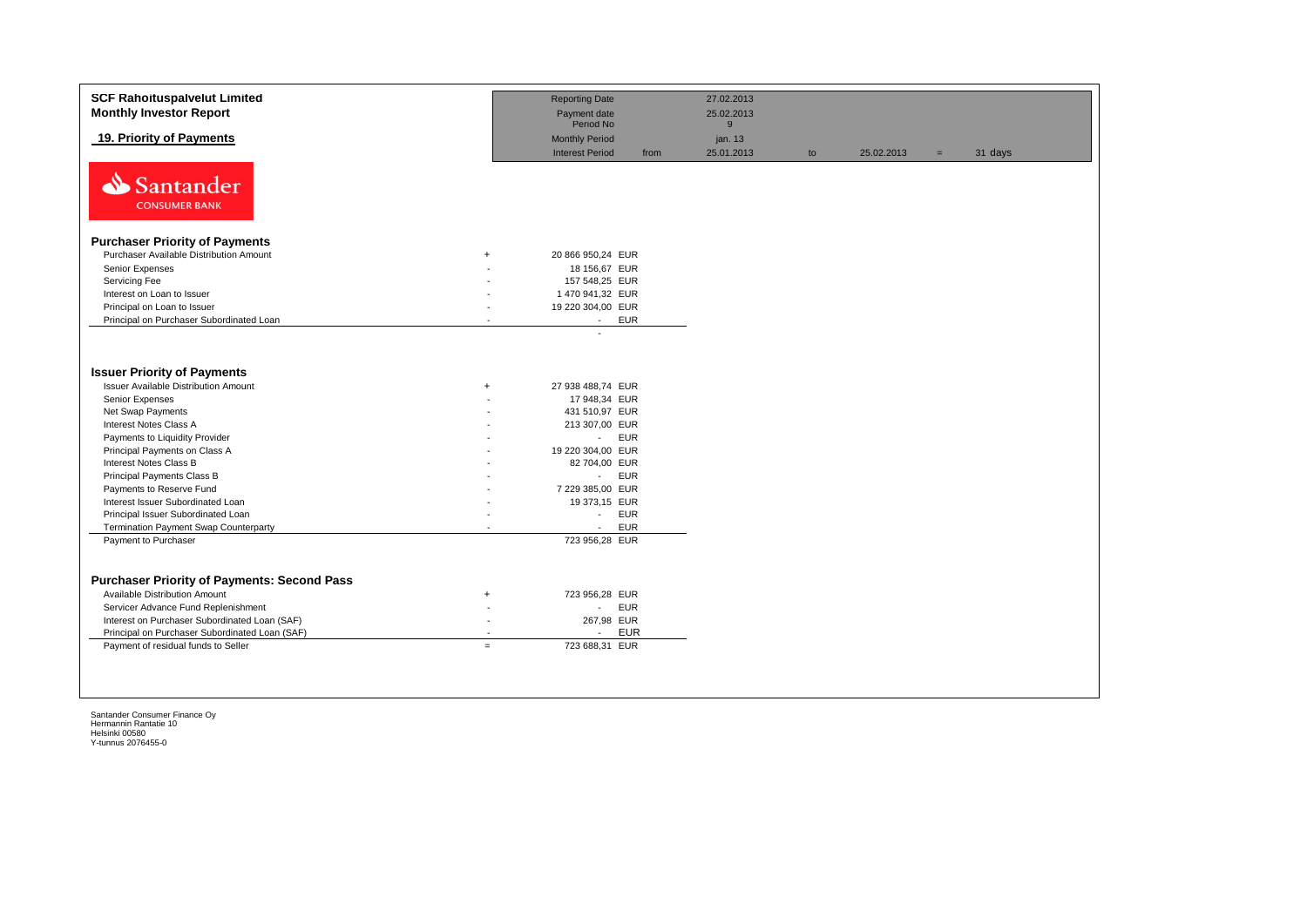| <b>SCF Rahoituspalvelut Limited</b><br><b>Monthly Investor Report</b> |                      | <b>Reporting Date</b><br>Payment date<br>Period No | 27.02.2013<br>25.02.2013<br>9 |    |            |     |         |
|-----------------------------------------------------------------------|----------------------|----------------------------------------------------|-------------------------------|----|------------|-----|---------|
| <b>20. Transaction Costs</b>                                          |                      | <b>Monthly Period</b>                              | jan. 13                       |    |            |     |         |
|                                                                       |                      | <b>Interest Period</b>                             | from<br>25.01.2013            | to | 25.02.2013 | $=$ | 31 days |
| Santander<br><b>CONSUMER BANK</b>                                     |                      |                                                    |                               |    |            |     |         |
| <b>Transaction Costs</b>                                              | <b>All Notes</b>     | <b>Class A</b>                                     | <b>Class B</b>                |    |            |     |         |
| Senior Expenses                                                       | 18 156.67 EUR        |                                                    |                               |    |            |     |         |
| Interest accrued for the Period                                       | 296 011.00 EUR       | 213 307,00 EUR                                     | 82 704,00 EUR                 |    |            |     |         |
| Cumulative Interest accrued                                           | 4 205 200,00 EUR     | 3 316 126,00 EUR                                   | 889 074,00 EUR                |    |            |     |         |
| <b>Interest Payments</b>                                              | 296 011.00 EUR       | 213 307,00 EUR                                     | 82 704,00 EUR                 |    |            |     |         |
| <b>Cumulative Interest Payments</b>                                   | 4 205 200,00 EUR     | 3 316 126,00 EUR                                   | 889 074,00 EUR                |    |            |     |         |
| Interest accrued on Subordinated Loans for the Period                 | 19 641,12 EUR        |                                                    |                               |    |            |     |         |
| Cumulative Interest accrued on Subordinated Loans                     | 199 647,36 EUR       |                                                    |                               |    |            |     |         |
| Interest Payments on Subordinated Loans                               | 19 641,12 EUR        |                                                    |                               |    |            |     |         |
| Cumulative Interest Payments on Subordinated Loans                    | 199 647,36 EUR       |                                                    |                               |    |            |     |         |
| Unpaid Interest for the Period                                        | <b>EUR</b><br>$\sim$ |                                                    |                               |    |            |     |         |
| <b>Cumulative Unpaid Interest</b>                                     | <b>EUR</b><br>$\sim$ |                                                    |                               |    |            |     |         |
|                                                                       |                      |                                                    |                               |    |            |     |         |
|                                                                       |                      |                                                    |                               |    |            |     |         |
|                                                                       |                      |                                                    |                               |    |            |     |         |
|                                                                       |                      |                                                    |                               |    |            |     |         |
|                                                                       |                      |                                                    |                               |    |            |     |         |
|                                                                       |                      |                                                    |                               |    |            |     |         |
|                                                                       |                      |                                                    |                               |    |            |     |         |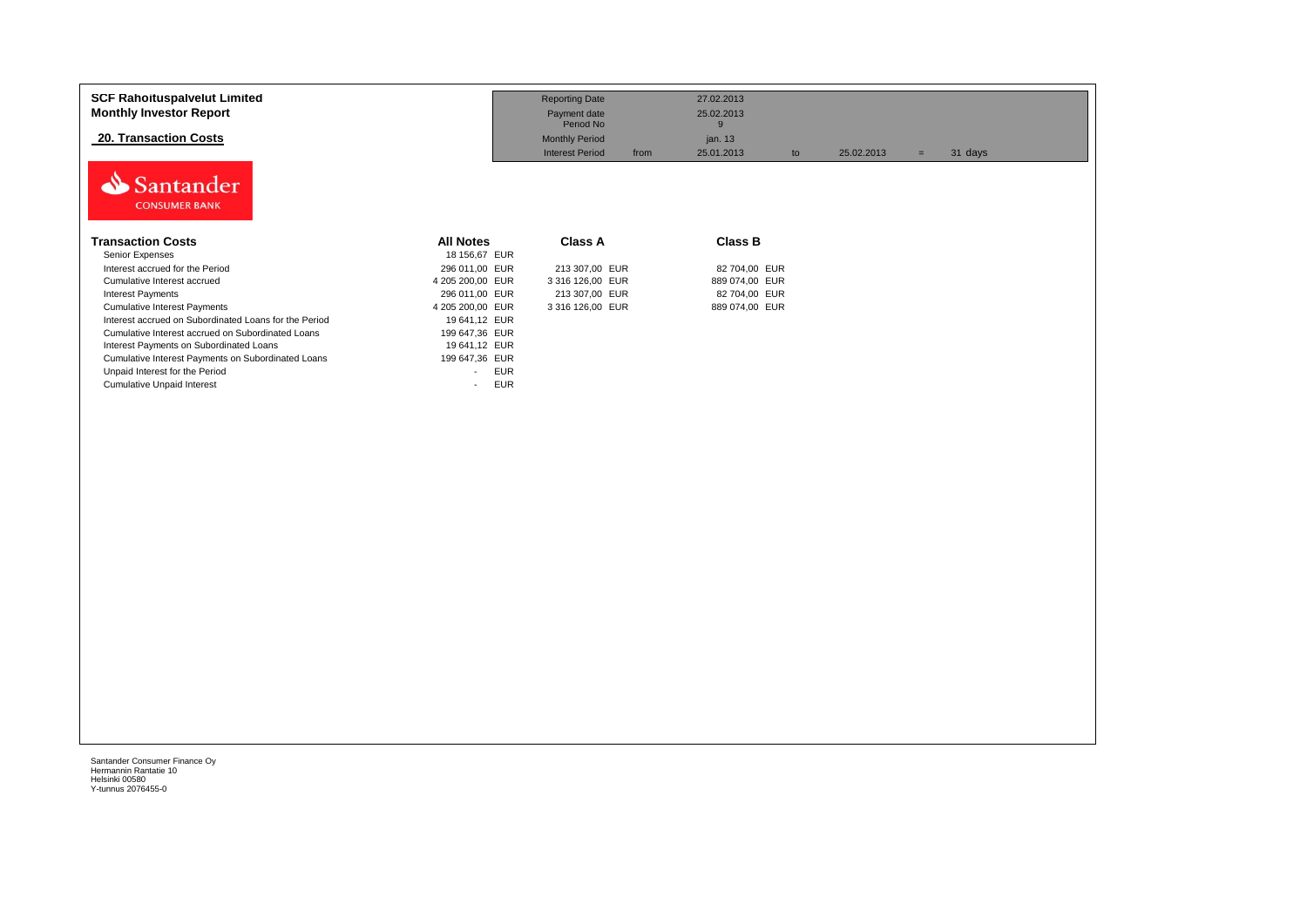| <b>SCF Rahoituspalvelut Limited</b><br><b>Monthly Investor Report</b>              |                                     | <b>Reporting Date</b><br>Payment date<br>Period No |      | 27.02.2013<br>25.02.2013   |    |            |          |         |  |
|------------------------------------------------------------------------------------|-------------------------------------|----------------------------------------------------|------|----------------------------|----|------------|----------|---------|--|
| 21. Swap Counterparty Data                                                         |                                     | <b>Monthly Period</b><br><b>Interest Period</b>    | from | 9<br>jan. 13<br>25.01.2013 | to | 25.02.2013 | $\equiv$ | 31 days |  |
| Santander<br><b>CONSUMER BANK</b>                                                  |                                     |                                                    |      |                            |    |            |          |         |  |
| <b>Swap Counterparty Data</b>                                                      |                                     |                                                    |      |                            |    |            |          |         |  |
| Swap Counterparty Provider<br>Swap Rating Trigger Breach<br>Swap Collateral posted | Banco Santander SA<br>yes<br>$\sim$ | Based on calculations as of 27 February 2013       |      |                            |    |            |          |         |  |
| <b>Swap Data</b><br>Swap Type                                                      | Fixed Floating Interest Rate Swap   |                                                    |      |                            |    |            |          |         |  |
| Swap Average Performing Balance<br>1M Euribor (Notes, Swap)                        | 291 084 301,45 EUR<br>0,1120 %      |                                                    |      |                            |    |            |          |         |  |
| Gross Amount Due to Swap Counterparty<br>Gross Amount Due from Swap Counterparty   | 1488 889,66 EUR<br>1 057 378,69 EUR |                                                    |      |                            |    |            |          |         |  |
| Net Amount Due to Swap Counterparty                                                | 431 510,97 EUR                      |                                                    |      |                            |    |            |          |         |  |
|                                                                                    |                                     |                                                    |      |                            |    |            |          |         |  |
|                                                                                    |                                     |                                                    |      |                            |    |            |          |         |  |
|                                                                                    |                                     |                                                    |      |                            |    |            |          |         |  |
|                                                                                    |                                     |                                                    |      |                            |    |            |          |         |  |
|                                                                                    |                                     |                                                    |      |                            |    |            |          |         |  |
|                                                                                    |                                     |                                                    |      |                            |    |            |          |         |  |
|                                                                                    |                                     |                                                    |      |                            |    |            |          |         |  |
|                                                                                    |                                     |                                                    |      |                            |    |            |          |         |  |
|                                                                                    |                                     |                                                    |      |                            |    |            |          |         |  |
|                                                                                    |                                     |                                                    |      |                            |    |            |          |         |  |
| Santander Consumer Finance Oy<br>Hermannin Rantatie 10                             |                                     |                                                    |      |                            |    |            |          |         |  |
| Helsinki 00580<br>Y-tunnus 2076455-0                                               |                                     |                                                    |      |                            |    |            |          |         |  |